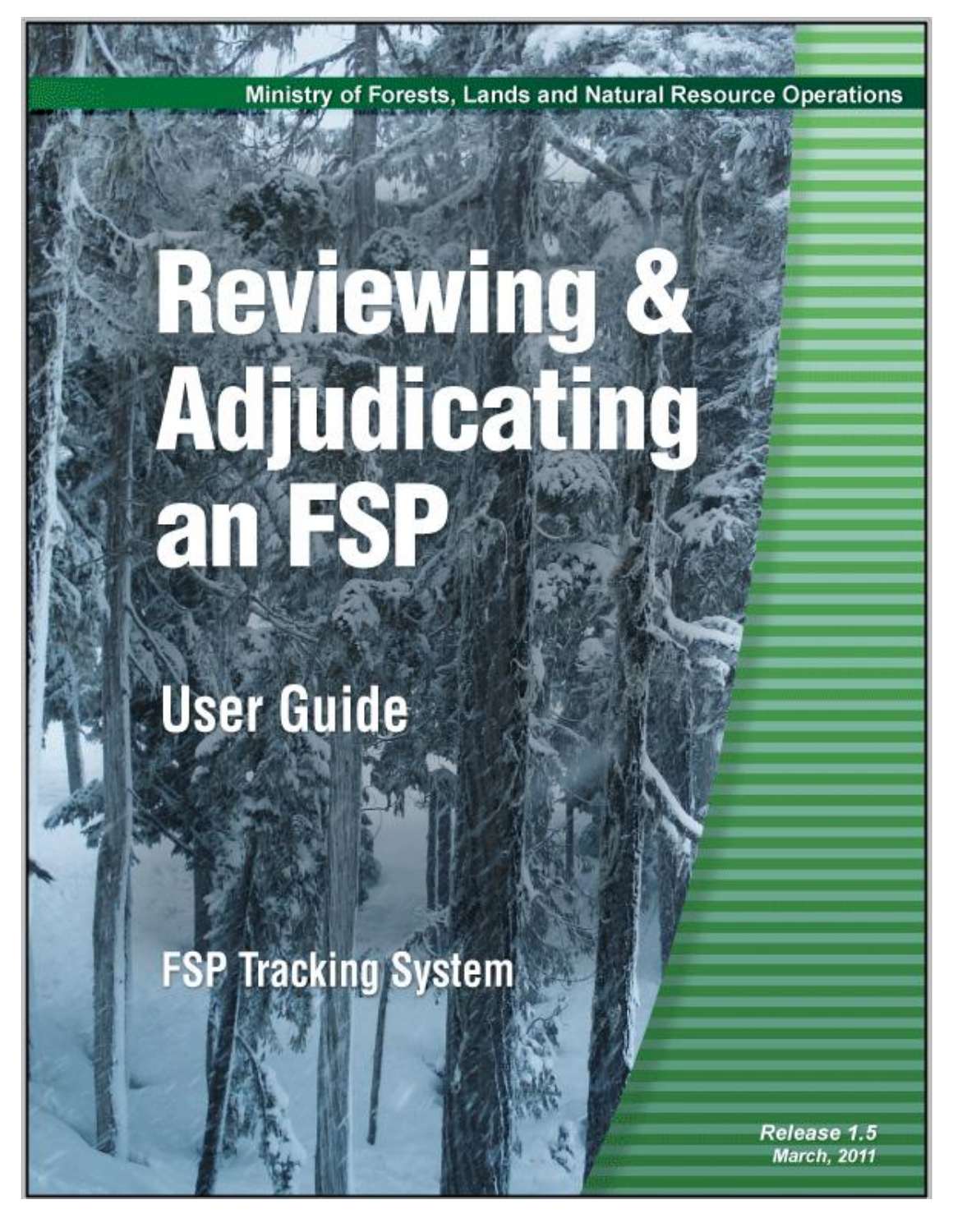## **Document Change Control**

<span id="page-1-0"></span>The information contained in this user guide may change based on experience and issues identified/resolved. Please check the FSP Tracking System website on a regular basis to ensure you are using the most recent version of this user guide. The website can be found at: [http://www.for.gov.bc.ca/his/fsp/.](http://www.for.gov.bc.ca/his/fsp/)

The table below outlines the changes that have occurred within each version of the user guide. This will assist you identify what has changed between the various versions.

Comments, clarifications and questions regarding this user guide should be sent to the Natural Resource Sector Service Desk at NRS.ServiceDesk@gov.bc.ca.

| Version     | Date of Issue    | <b>Brief Description of Change</b>                                                                                                |
|-------------|------------------|-----------------------------------------------------------------------------------------------------------------------------------|
| $1.0 - 1.1$ | October 12, 2007 | Original document.                                                                                                                |
| 1.2         | May, 2008        | Enhance the user guide for consistency with Release<br>1.2 of the FSP Tracking System. Changes made<br>throughout the user guide. |
| 1.3         | March, 2011      | Enhance the user guide for consistency with Release<br>1.5 of the FSP Tracking System. Changes made<br>throughout the user guide. |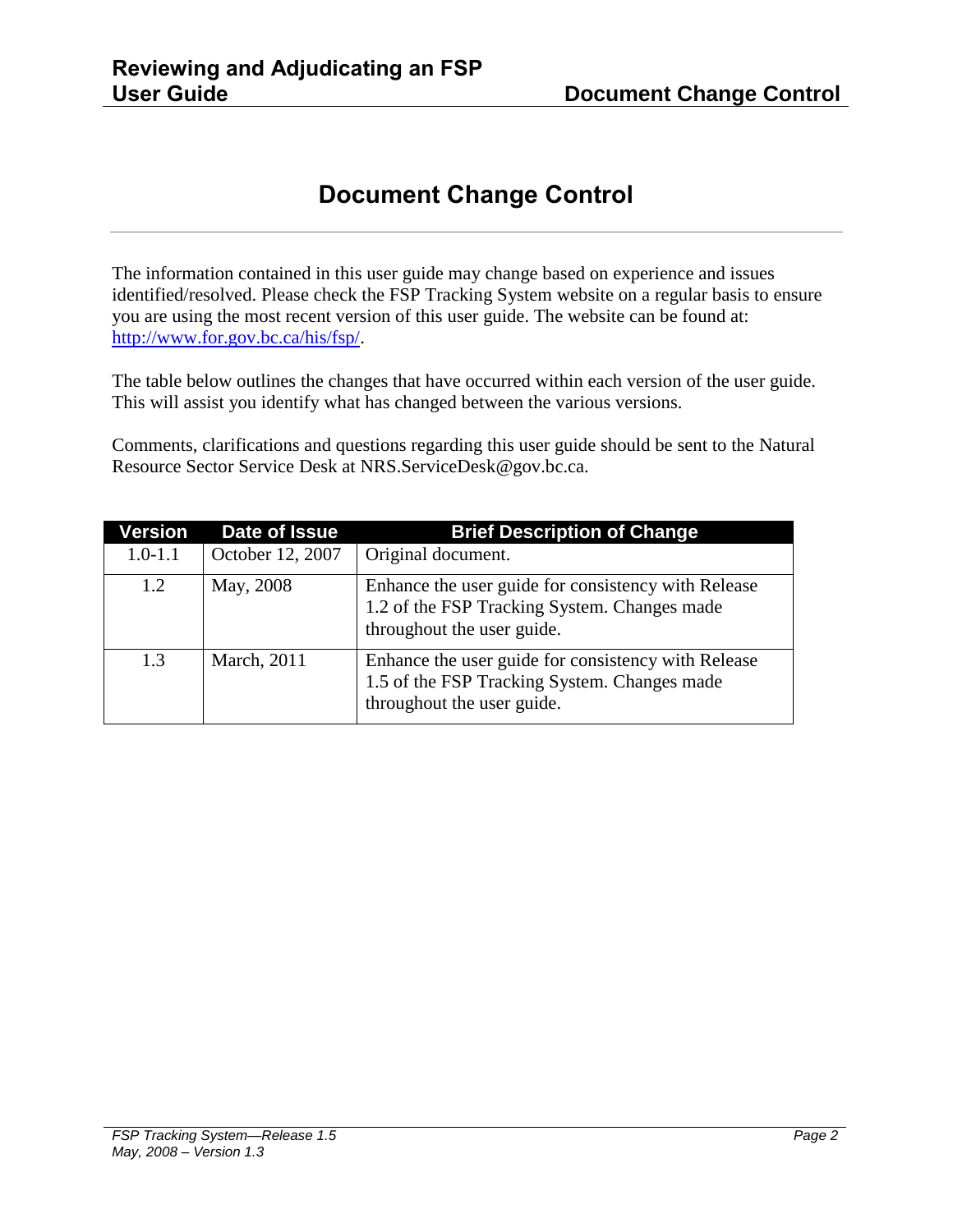### **Table of Contents**

<span id="page-2-0"></span>

| 1.1   |                                                                    |  |
|-------|--------------------------------------------------------------------|--|
| 1.2   |                                                                    |  |
| 1.3   |                                                                    |  |
| 1.3.1 |                                                                    |  |
| 1.3.2 |                                                                    |  |
| 1.3.3 |                                                                    |  |
| 1.3.4 |                                                                    |  |
| 1.4   |                                                                    |  |
| 1.4.1 |                                                                    |  |
| 1.4.2 |                                                                    |  |
| 1.4.3 |                                                                    |  |
| 1.5   |                                                                    |  |
| 1.5.1 |                                                                    |  |
| 1.5.2 |                                                                    |  |
| 1.5.3 |                                                                    |  |
| 1.5.4 | Data fix for stocking standards incorrectly entered into RESULTS18 |  |
| 1.6   |                                                                    |  |
| 1.6.1 |                                                                    |  |
| 1.6.2 |                                                                    |  |
| 1.7   |                                                                    |  |
| 1.7.1 |                                                                    |  |
| 1.7.2 |                                                                    |  |
| 1.7.3 |                                                                    |  |
|       |                                                                    |  |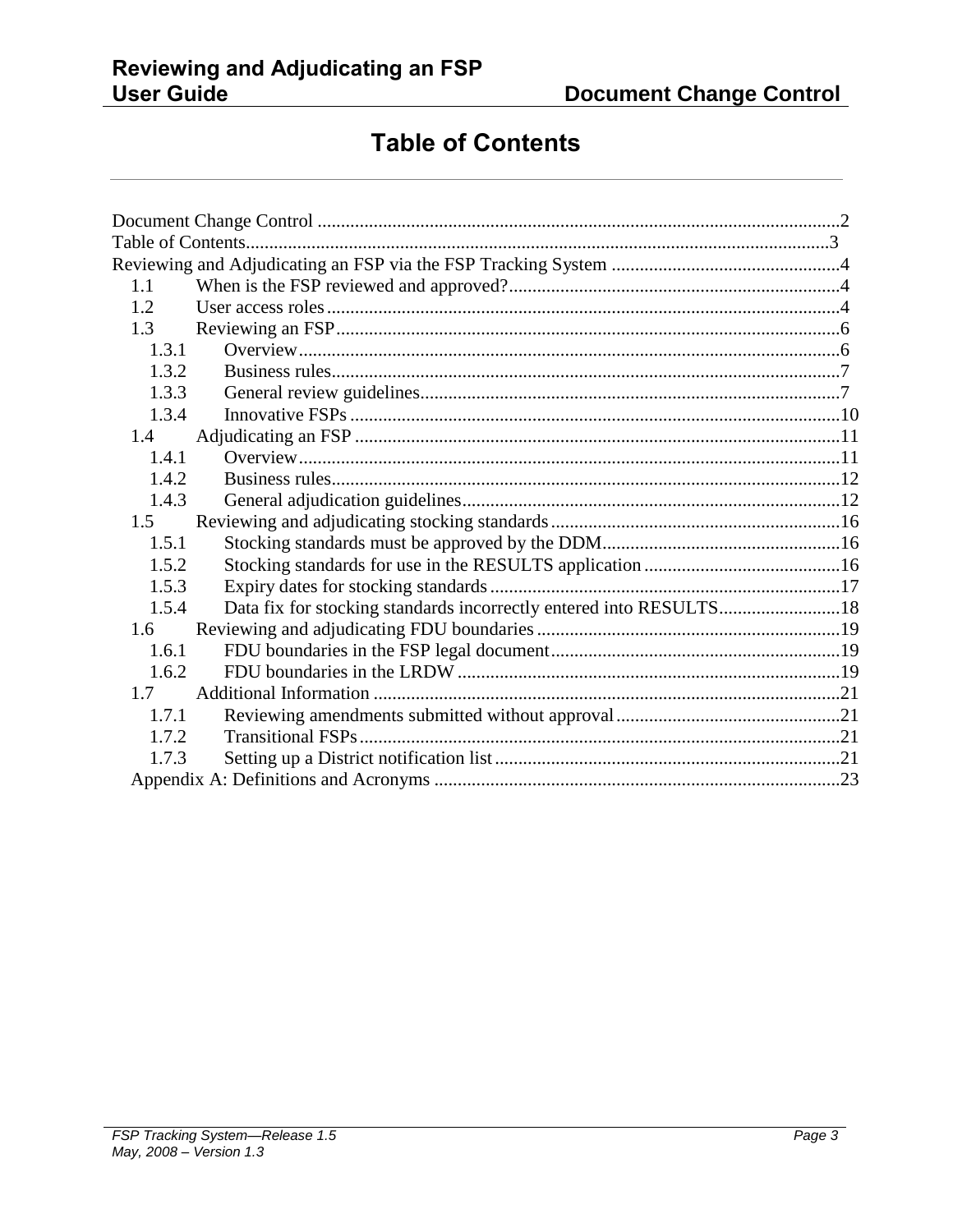# <span id="page-3-0"></span>**Reviewing and Adjudicating an FSP via the FSP Tracking System**

This user guide describes the responsibilities, processes and data standards for using the FSP Tracking System to support the review and adjudication process for FSPs. Background information on the FSP Tracking System can be found in Section 1.4 -- FSP Tracking System of the Administrative Guide for FSPs (AGFSP: Volume 1—Preparation and Approval of an FSP).

#### <span id="page-3-1"></span>**1.1 When is the FSP reviewed and approved?**

When licensees/BCTS submit their FSP, or amendment requiring approval, the FSP Tracking System will automatically place the FSP in the InBox of the MFLNRO user(s) with user roles of ―FSP reviewer‖ and ―FSP decision maker‖. Districts can also setup an email notification list in the FSP Tracking System to automatically send them an email when an FSP or amendment is submitted.

The FSP Tracking System provides the flexibility to match each district's business process and workflows for reviewing and adjudicating an FSP. Each district will determine who and how the review process will work for their location. More information on establishing the district business process for reviewing the FSP can be found in Section 5.0 of Volume I of the AGFSP (Reviewing and Approving proposed FSPs).

Multi-district FSPs will be submitted once, by the licensee/BCTS, to the FSP Tracking System which will automatically notify each District covered in the FSP via the InBox. The districts must then determine who and how to review the FSP. Information and advice on reviewing and approving multi-district FSPs can be found in Section 5.7 of Volume I of the AGFSP (What are considerations for reviewing Multi-district FSPs?). If the licensee/BCTS submits a paper copy of a multi-district amendment, the district that took the lead in approving the multi-district FSP should enter the amendment into the FSP Tracking System on behalf of the licensee.

The FSP Tracking System is the only provincial system that supports the MFLNRO's review and approval process for FSPs. This cannot be done through the Electronic Submission Framework (ESF).

#### <span id="page-3-2"></span>**1.2 User access roles**

MFLNRO district personnel who wish to review FSPs through the FSP Tracking System will need to have an access role of "FSP Reviewer". This access role will enable reviewers to:

- search for submitted FSPs, and amendments and extension requests requiring approval, through the InBox or Search menu;
- view an FSP, amendment or extension requests requiring approval, through the FSP Tracking System—including header information, documents, stocking standards and spatial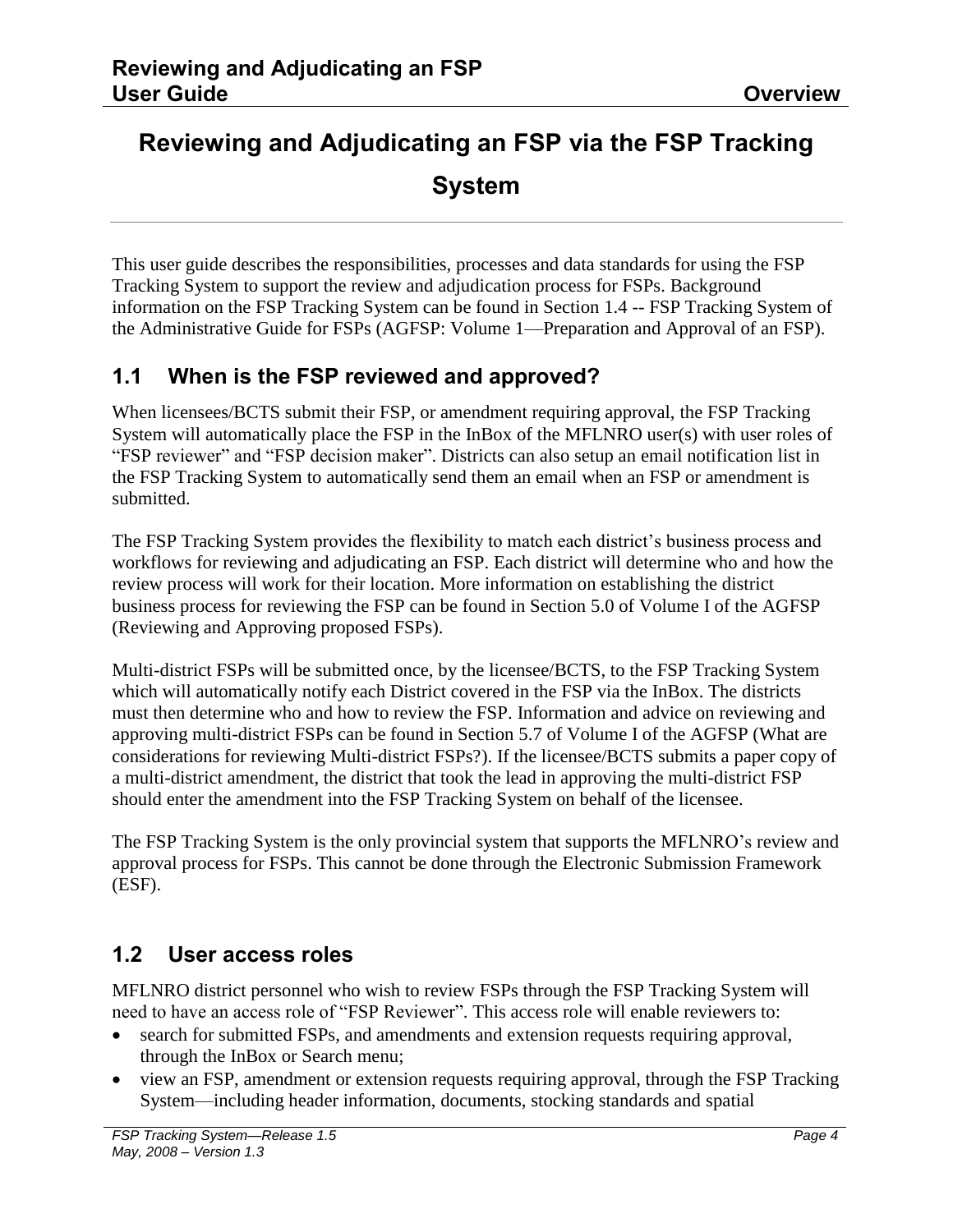information such as Forest Development Unit (FDU) boundaries, declared areas and/or any *FRPA* Section 196 areas;

- track progress through the review process on the Workflow tab; and
- search and view approved FSPs via the Search menu.

DDMs who wish to mark the FSP as approved or rejected in the FSP Tracking System will need an access role of "FSP Decision Maker". This access role will enable decision makers to:

- search for submitted FSPs, amendments and extension requests requiring approval, through the InBox or Search menu;
- view an FSP, amendment or extension request requiring approval, through the FSP Tracking System—including header information, documents, stocking standards and any spatial information such as FDU boundaries, declared areas and *FRPA* Section 196 areas;
- grant the licensee/BCTS an Opportunity To Be Heard (OTBH);
- "request clarification" on the FSP which turns the status back to "draft" and enables licensees/BCTS to make changes to the plan before re-submitting;
- mark the FSP, amendment or extension request as "approved" or "rejected";
- attach the decision letter and any other documentation for storage with the FSP in the FSP Tracking System on the Attachments tab; and
- search and view approved FSPs via the Search menu.

A District Manager can delegate their FSP Tracking System "FSP decision maker" responsibilities to staff member(s). The District Manager must indicate their decision to delegate this authority level by sending an email to fspaccess@gov.bc.ca. The email should specify which staff member(s) they wish to have "FSP decision maker" authority assigned to.

Access roles can be requested from the FSP website at [http://www.for.gov.bc.ca/his/fsp/.](http://www.for.gov.bc.ca/his/fsp/)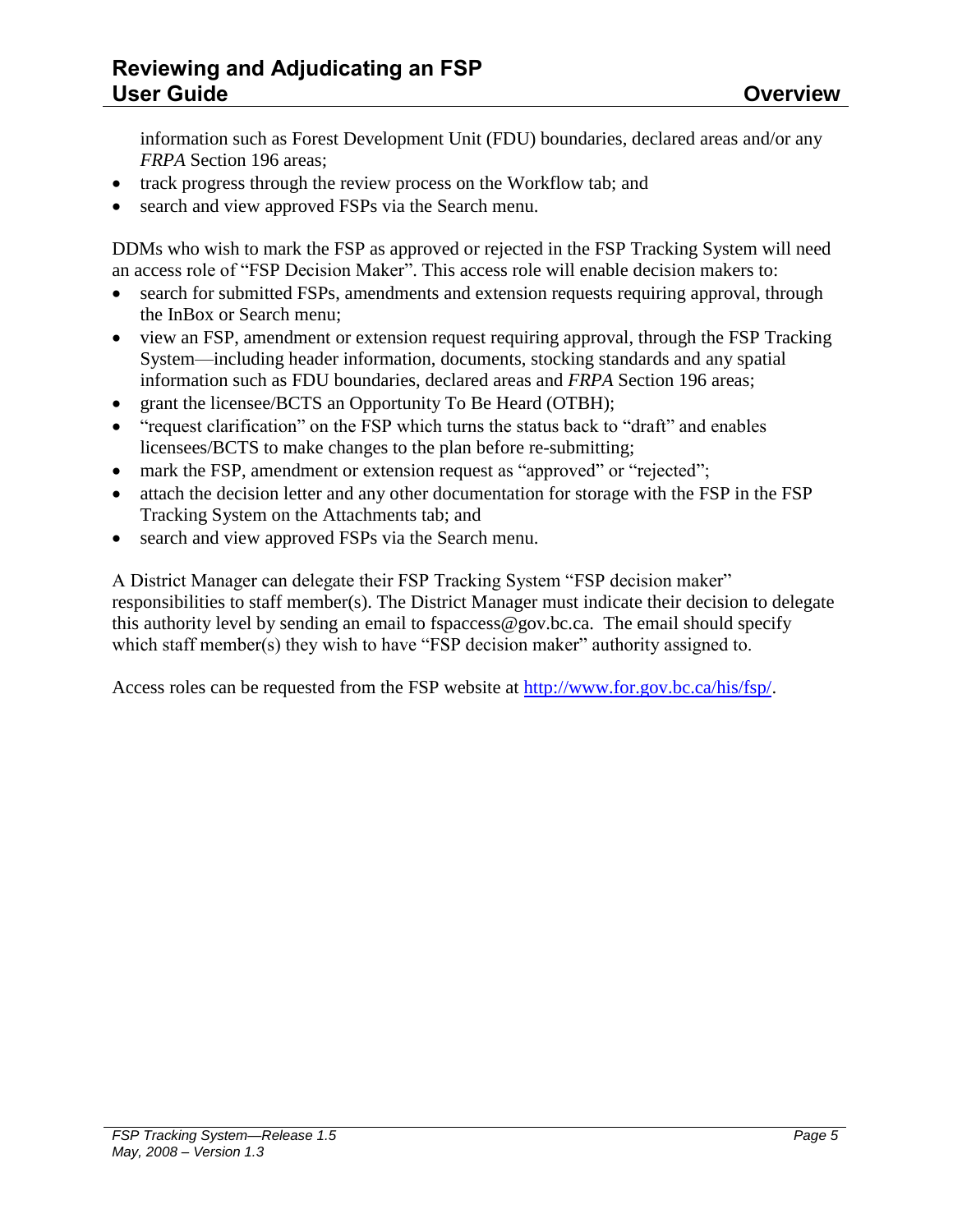#### <span id="page-5-0"></span>**1.3 Reviewing an FSP**

#### <span id="page-5-1"></span>**1.3.1 Overview**

The FSP Tracking System supports district personnel in reviewing FSPs, amendments and extension requests submitted electronically as well as tracking their workflow activities (optional).

The FSP review process involves the steps illustrated in the following diagram and described below.



Users with an access role of "FSP reviewer" can go to their InBox to find FSPs and amendments to review. They can also use the Search menu to find FSPs, and amendments requiring approval, to review. More details on approving FSP extension requests can be found in the Extending an Approved FSP User Guide.

Once found, the reviewer can use the FSP Tracking System to view the FSP including attachments, stocking standards and spatial information such as Forest Development Unit (FDU) boundaries, declared areas and/or any *FRPA* Section 196 areas identified. The reviewer cannot change any of the information submitted by the licensee/BCTS but can capture information on the review process through the Workflow tab—specifically, checking the activities listed in the Review Details (optional) section of the Workflow tab and/or adding information in the comments field.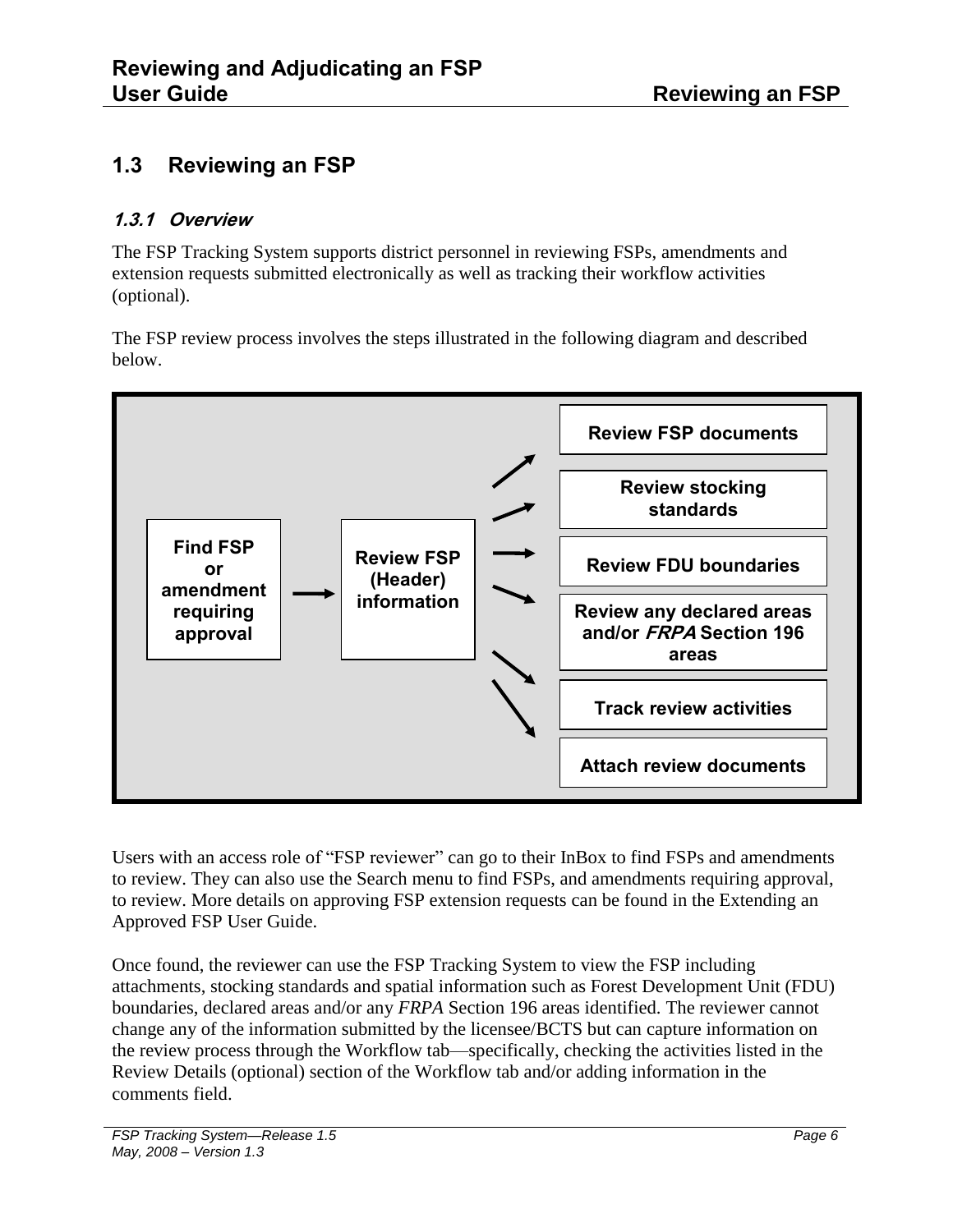Reviewers should use caution when noting information on the review process in the FSP Tracking System. **The information noted and saved with the FSP on the Workflow tab can be viewed by any government user of the FSP Tracking System (i.e., IDIR user) but not licensees**/**BCTS**. Reviewers should avoid noting any confidential or sensitive information on the Workflow tab.

When the reviewer has completed their activities, they should mark the FSP as "ready for DDM determination" on the Workflow tab. At this point, the district should follow their local business process for invoking the DDM determination activities.

Reviewers will be able to see and view FSPs that are in a draft state—FSPs that licensees/BCTS are in the process of entering into the FSP Tracking System. Reviewers should ignore these draft FSPs as the licensee/BCTS is not expecting these plans to be reviewed until they are formally submitted and visible in the MFLNRO InBox with a status of "submitted".

#### <span id="page-6-0"></span>**1.3.2 Business rules**

The following business rules are supported by the FSP Tracking System when MFLNRO district personnel are reviewing an FSP or an amendment requiring approval:

- reviewers can use the workflow tools to track activities and add comments during the review process (optional); and
- reviewers cannot add, change or delete information submitted by the licensee.

| <b>General Review Guidelines</b> |                                                                                 |  |
|----------------------------------|---------------------------------------------------------------------------------|--|
| Find the FSP or                  | Search for the FSP, or amendment requiring approval, to review using            |  |
| <b>Amendment Requiring</b>       | the search tools in the InBox or Search menu. The search tools in the           |  |
| Approval                         | In Box will find an FSP based on the following criteria:                        |  |
|                                  | Org Unit—searching for FSPs submitted to a district/region.                     |  |
| (InBox menu)                     | Ensure the appropriate district/region is selected in the drop down             |  |
|                                  | list;                                                                           |  |
|                                  | • FSP ID—finding an FSP based on the unique identifier assigned                 |  |
|                                  | to each FSP;                                                                    |  |
|                                  | <b>FSP Name—searching for an FSP based on the name of the FSP.</b><br>$\bullet$ |  |
|                                  | Wildcards are permitted in the FSP name field;                                  |  |
|                                  | <b>Status—searching for FSPs that are draft, submitted, rejected or</b><br>٠    |  |
|                                  | with a status of opportunity to be heard sent; and                              |  |
|                                  | <b>Agreement holder—searching for FSPs submitted by an</b><br>$\bullet$         |  |
|                                  | agreement holder. If the client number or acronym is unknown,                   |  |
|                                  | use the look-up window to identify.                                             |  |
|                                  |                                                                                 |  |

#### <span id="page-6-1"></span>**1.3.3 General review guidelines**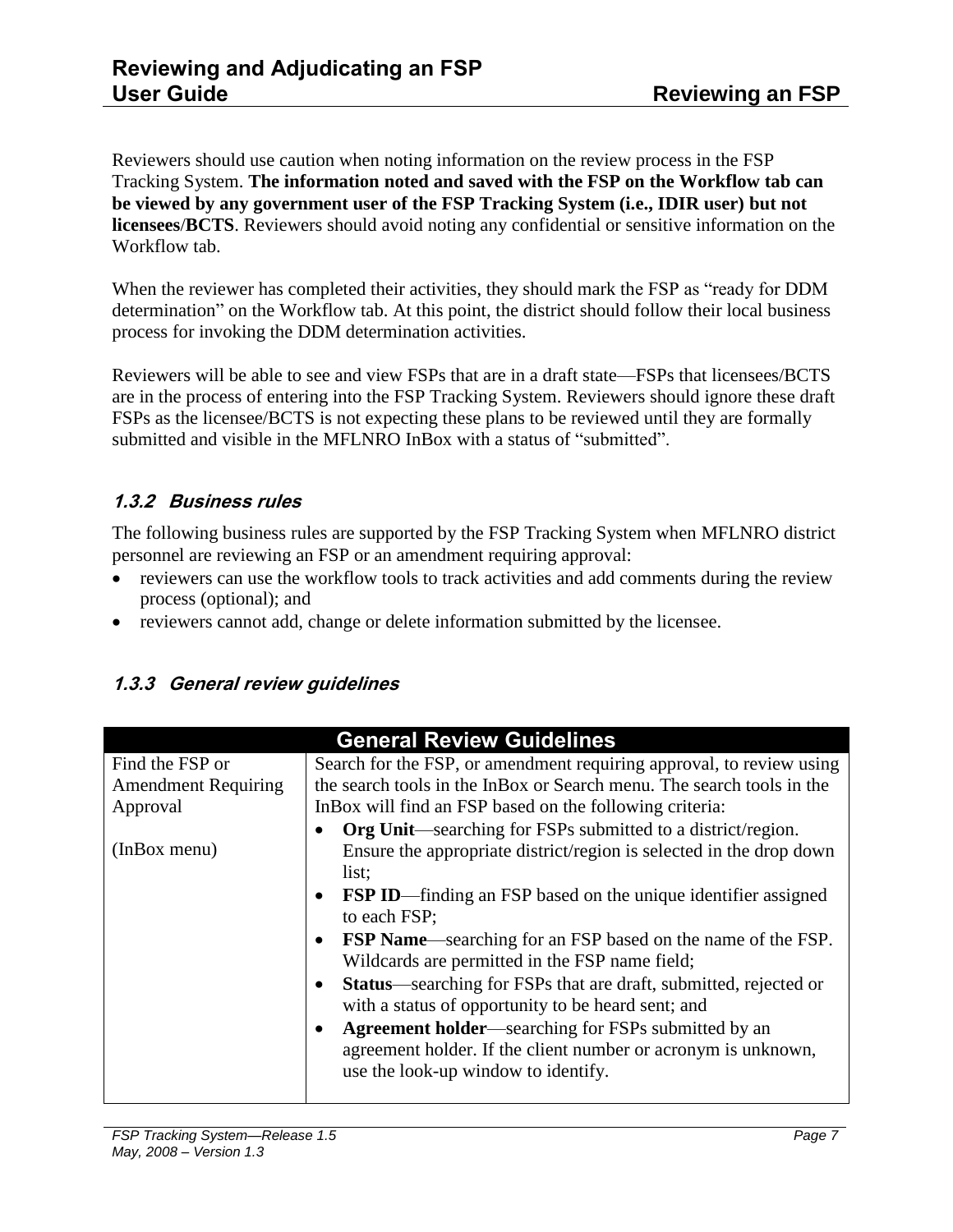| <b>General Review Guidelines</b> |                                                                                                                                      |
|----------------------------------|--------------------------------------------------------------------------------------------------------------------------------------|
| Review the FSP                   | Under this tab, users can view, but not add/change/delete, the header                                                                |
| (Header) Information             | information for the FSP. This information should have been provided                                                                  |
|                                  | by the licensee/BCTS (e.g., mandatory data submission items):                                                                        |
| (FSP Information Tab)            | District(s);                                                                                                                         |
|                                  | Agreement holder(s) (client number/acronym);<br>$\bullet$                                                                            |
|                                  | FSP Name;<br>$\bullet$                                                                                                               |
|                                  | FSP Term or FSP Expiry Date;<br>$\bullet$                                                                                            |
|                                  | Amendment Name (optional for amendments); and<br>$\bullet$                                                                           |
|                                  | Contact information (name, phone, email).<br>$\bullet$                                                                               |
| <b>Review FSP Documents</b>      | Reviewers can view and print, but not add, change or delete, the                                                                     |
|                                  | attachments submitted by the licensee/BCTS:                                                                                          |
| (Attachments Tab)                | FSP Legal Document (required document)—this is the FSP to                                                                            |
|                                  | review. It should be complete with signatures of those required to                                                                   |
|                                  | prepare a plan. Reviewers must ensure the document in the system                                                                     |
|                                  | is the submitted version that is being reviewed and approved—not                                                                     |
|                                  | an earlier draft.                                                                                                                    |
|                                  | Amendment Description (optional)—should be blank if this is the<br>٠                                                                 |
|                                  | original FSP submission. If this is an amendment requiring                                                                           |
|                                  | approval the licensee/BCTS may have attached a summary of the                                                                        |
|                                  | changes that have been made to the FSP.                                                                                              |
|                                  | Stocking Standards Report (optional)—if present, this report lists<br>٠<br>the stocking standards that are proposed in the FSP legal |
|                                  | document. If blank, then the stocking standards are contained with                                                                   |
|                                  | the FSP legal document itself or on the Stocking Standards tab.                                                                      |
|                                  | More information is available in the Section of this User Guide                                                                      |
|                                  | labeled Section 1.5 "Reviewing and adjudicating stocking                                                                             |
|                                  | standards".                                                                                                                          |
|                                  | FDU Map (optional)—if present, this should be a zipped folder of                                                                     |
|                                  | spatial files for the FDU boundaries. When the district has the                                                                      |
|                                  | necessary resources, they can unzip the files and load this                                                                          |
|                                  | information into the LRDW. This should have been discussed                                                                           |
|                                  | between the licensee/BCTS and the District Manager prior to the                                                                      |
|                                  | submission. If the District Manager does not have the resources                                                                      |
|                                  | available, then the FSP Tracking System Systems Administrator                                                                        |
|                                  | should be contacted via the local district FSP Tracking System                                                                       |
|                                  | representative.                                                                                                                      |
|                                  | Identified Areas – FRPA Section 196(1) (optional)—for any<br>blocks and roads in the approved forest development plan with the       |
|                                  | assessments complete that are to be included in the FSP. This                                                                        |
|                                  | should be a zipped folder of the corresponding spatial files and                                                                     |
|                                  | follow the same process listed above for FDU boundaries.                                                                             |
|                                  | Identified Areas - FRPA Section 196(2) (optional)—for any<br>٠                                                                       |
|                                  | blocks and roads in the approved forest development plan without                                                                     |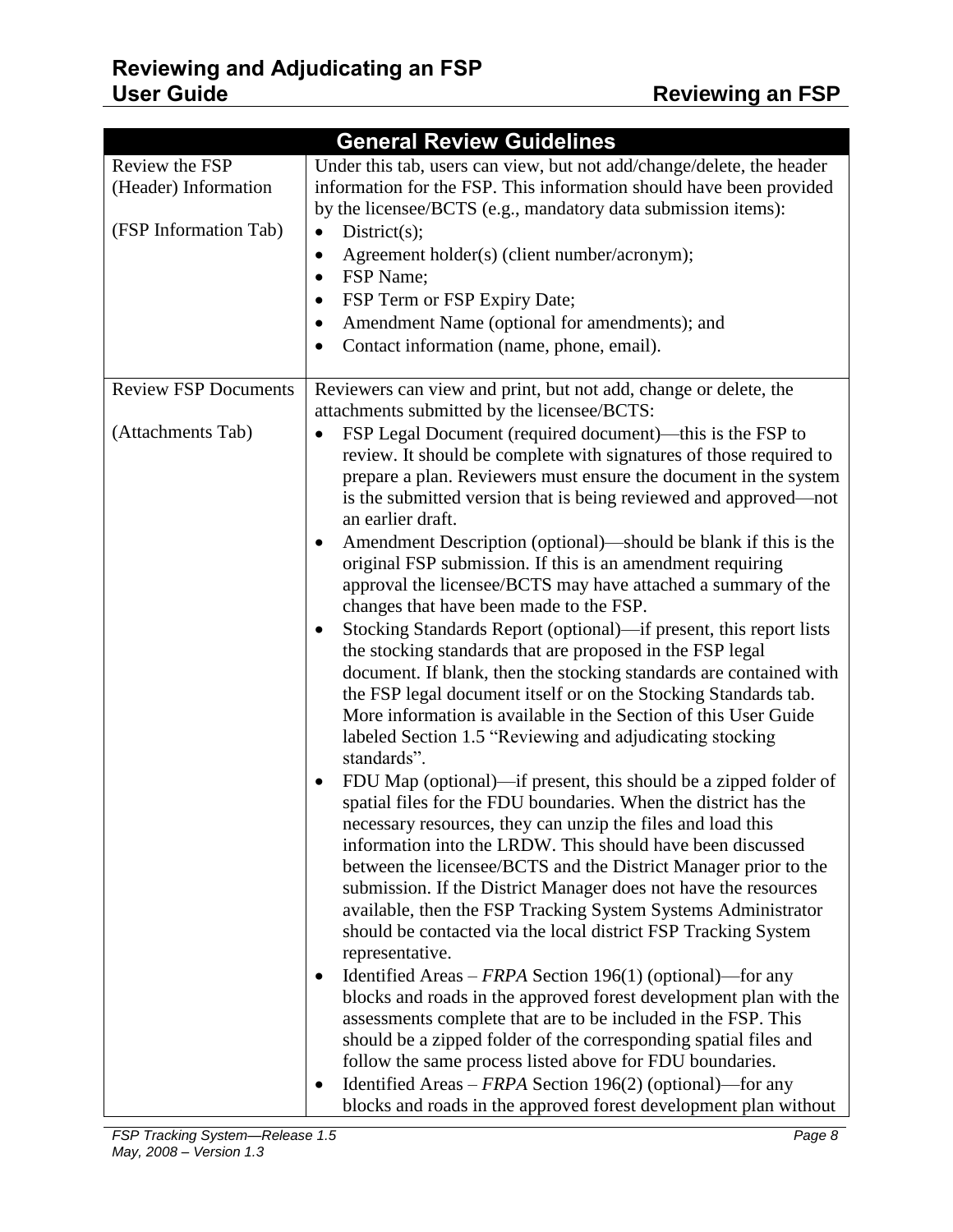|                                                                              | <b>General Review Guidelines</b>                                                                                                                                                                                                                                                                                                                                                                                                                                                                                                                                                                                                                                                                                                                                                                                 |
|------------------------------------------------------------------------------|------------------------------------------------------------------------------------------------------------------------------------------------------------------------------------------------------------------------------------------------------------------------------------------------------------------------------------------------------------------------------------------------------------------------------------------------------------------------------------------------------------------------------------------------------------------------------------------------------------------------------------------------------------------------------------------------------------------------------------------------------------------------------------------------------------------|
|                                                                              | the assessments complete that are to be included in the FSP. This<br>should be a zipped folder of the corresponding spatial files and<br>follow the same process listed above for FDU boundaries.<br>Identified Areas – FPPR Section 14(4) (optional)—for any areas<br>$\bullet$<br>being declared in the FSP or amendment. This should be a zipped<br>folder of the corresponding spatial files and follow the same<br>process listed above for FDU boundaries.<br>Supporting documents—containing information submitted by the<br>licensee/BCTS to support their FSP. Access to information<br>contained within this section is restricted to the agreement holder<br>and the MFLNRO users. This enables licensees/BCTS to submit<br>supporting information that may be sensitive or confidential in<br>nature |
| <b>Review Stocking</b><br><b>Standards</b><br>(Stocking Standards<br>Tab)    | See Section 1.5 of this user guide "Reviewing and adjudicating<br>stocking standards".                                                                                                                                                                                                                                                                                                                                                                                                                                                                                                                                                                                                                                                                                                                           |
| <b>Review FDU</b><br><b>Boundaries</b><br>(FDU/Map Tab)                      | See Section 1.6 of this user guide "Reviewing and adjudicating FDU<br>boundaries".                                                                                                                                                                                                                                                                                                                                                                                                                                                                                                                                                                                                                                                                                                                               |
| Review FRPA Section<br>196 / Declared Areas<br>(Identified Areas/Map<br>Tab) | Review any FRPA Section 196 areas submitted for consistency with<br>the corresponding blocks and roads in the approved forest<br>development plan.<br>Review any areas declared under section 14(4) of the FPPR. These<br>declared areas must be within the boundaries of a forest development<br>unit within an approved FSP. If the declared area is outside or extends<br>beyond an approved FDU boundary, then the amendment should be<br>rejected or `request clarification` (after an "Opportunity To Be<br>Heard" is offered) as the FDU boundaries or declared areas will need<br>to be amended to be consistent with each other.<br>The link to MapView can be used to display the spatial information of<br>the declared areas and/or the FRPA Section 196 area.                                       |
| <b>Track Review Activities</b><br>(Workflow Tab)                             | Reviewers can use the optional tools in the Workflow tab to track<br>review activities. Several pre-defined workflow activities are<br>available for the user to record activities and add comments                                                                                                                                                                                                                                                                                                                                                                                                                                                                                                                                                                                                              |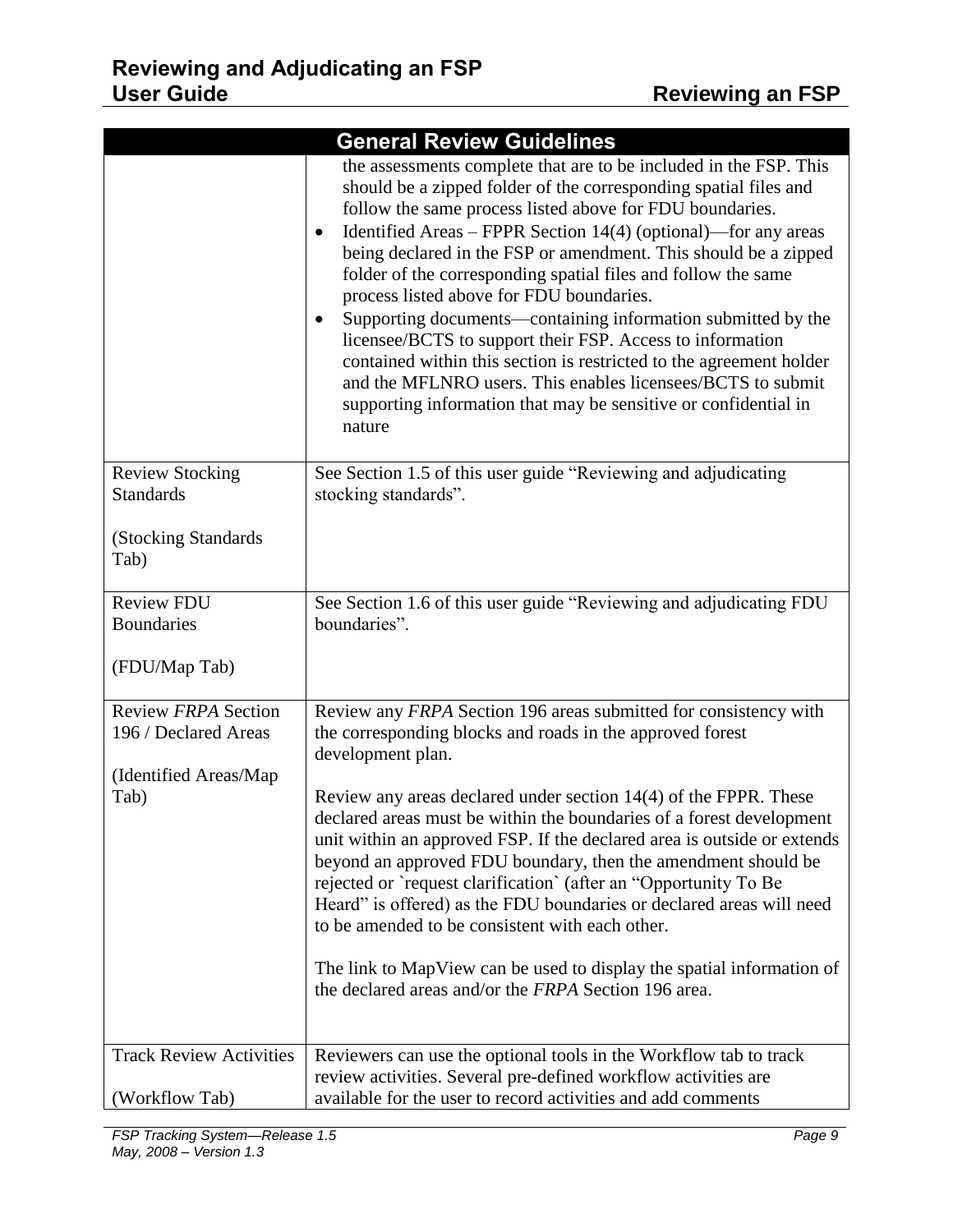| <b>General Review Guidelines</b>                                                                                                                                                                                                                                                                                  |
|-------------------------------------------------------------------------------------------------------------------------------------------------------------------------------------------------------------------------------------------------------------------------------------------------------------------|
| associated with those activities (e.g., First Nations review complete<br>on a specific date). An "other" item is included to cover additional<br>workflow activities. These activities are optional and have been<br>provided to assist the reviewer track their activities. They do not<br>have to be completed. |
| When the reviewer has completed their review, they should mark the<br>plan as "ready for DDM determination" on the Workflow tab and<br>then follow local district procedures for informing the DDM that the<br>plan is ready for their determination.                                                             |

#### <span id="page-9-0"></span>**1.3.4 Innovative FSPs**

MFLNRO reviewers and decisions makers should be aware of any innovative concepts in the FSP, or amendment, and review the appropriate information. For example, some licensees have submitted innovative stocking standards that contain most of the information and commitments in the supporting rationale. In this scenario, the user must refer to information on the Stocking Standards tab and a document in the Supporting Document section of the Attachments tab in order to review the stocking standards.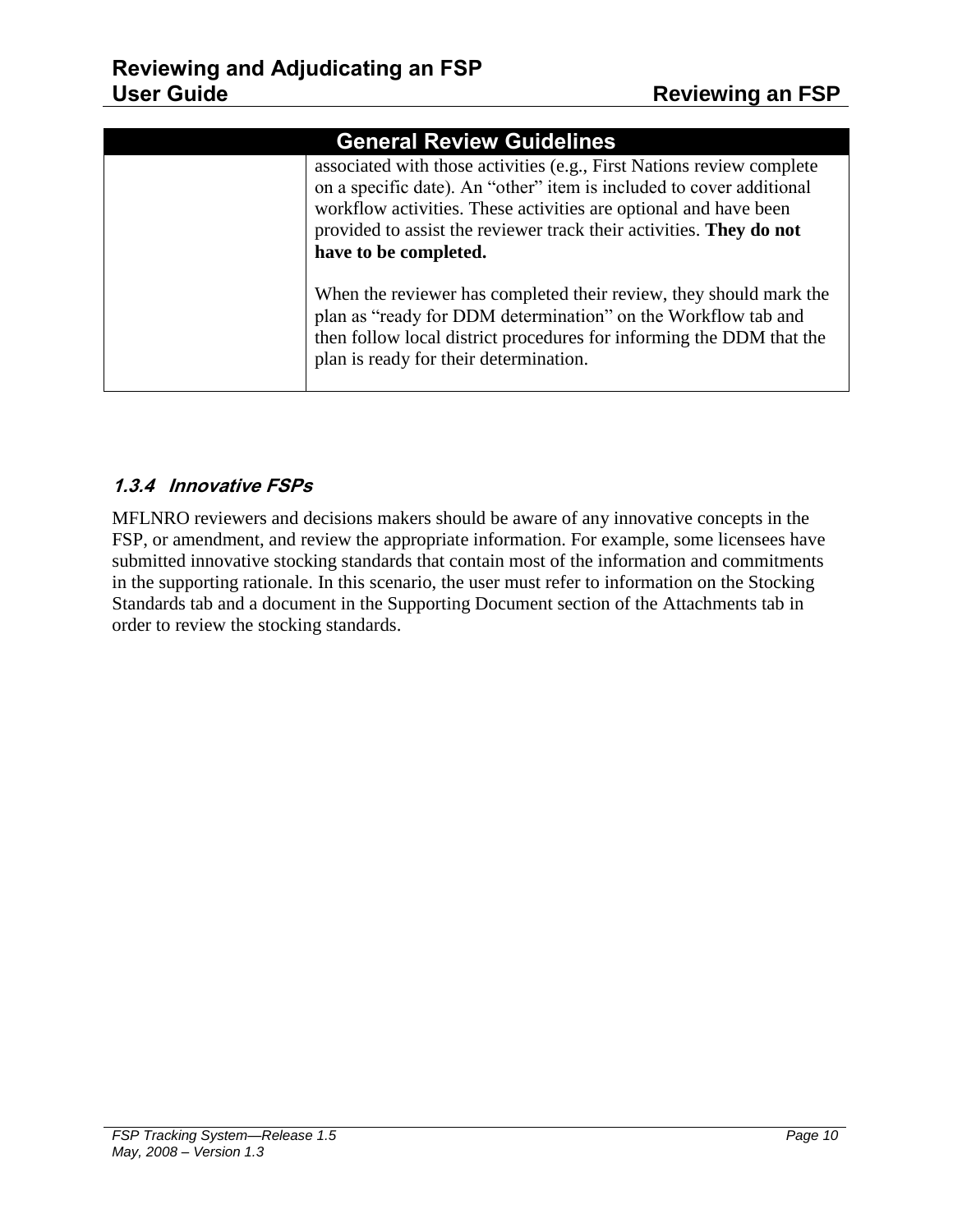#### <span id="page-10-0"></span>**1.4 Adjudicating an FSP**

#### <span id="page-10-1"></span>**1.4.1 Overview**

FSP Decision makers will find the FSPs and amendments requiring approval to adjudicate in their InBox or via the Search menu. Once found, the decision maker can use the FSP Tracking System to view the FSP submission and then approve or reject the FSP or amendment requiring approval. They can also "request clarification" and offer an Opportunity to be Heard (OTBH).

When the review and approval process is complete, the decision maker can attach the decision letter and any supporting documentation on the Attachment tab (e.g., rationale, review checklists). Any information attached in the DDM Decision section of the Attachments tab will be viewable by any user. Information attached in the Supporting Documentation section of the Attachments tab can only be viewed by government users (IDIR users) and the corresponding licensee/BCTS. Comments made on the Workflow tab can only be seen by government users (IDIR users) and not licensees/BCTS.

Once the decision letter is attached, the DDM can mark the FSP, or amendment requiring approval, as approved or rejected in the FSP Tracking System. The system will send an email to the licensee/BCTS contact when the FSP or amendment is marked as approved or rejected.

The FSP adjudication process involves the steps illustrated in the following diagram and described below.

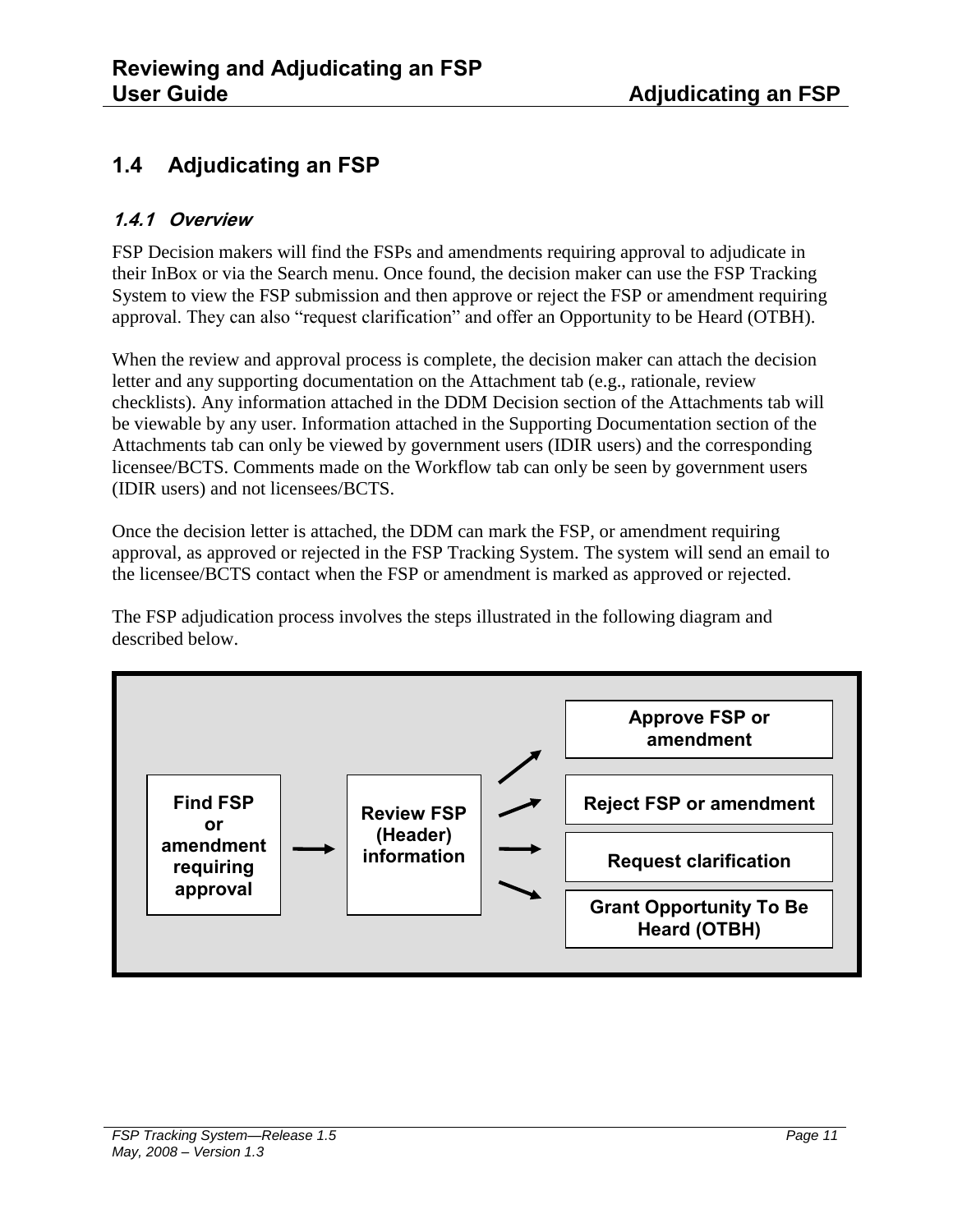#### <span id="page-11-0"></span>**1.4.2 Business rules**

The following business rules are supported by the FSP Tracking System when the DDM is making their determination on an FSP or an amendment requiring approval:

- decision makers can attach their determination letter via the Attachments tab under the "DDM Decision" line item. The determination letter must be attached before the plan is marked as approved/rejected. Once the plan is approved/rejected, the system will prevent anyone from adding, changing or deleting information in the FSP or amendment;
- decision makers can also attach documents under the Supporting Documents section of the Attachments tab (e.g., review checklists, rationale). Viewing of documents attached in the Supporting Document section will be restricted to the licensee/BCTS and any government user (IDIR users). Access to documents attached under the DDM Decision section is available to all users of the FSP Tracking System;
- decision makers cannot add, change or delete information submitted by the licensee/BCTS;
- decision makers are the only users who can mark an FSP, or amendment requiring approval, as approved or rejected;
- decision makers are the only users who can "request clarification" and offer an Opportunity To Be Heard (OTBH); and
- the system will automatically send an email to the licensee's contact person when the FSP or amendment is approved or rejected as well as when a "request clarification" is made and an OTBH offered.

| <b>General Adjudication Guidelines</b> |                                                                    |  |
|----------------------------------------|--------------------------------------------------------------------|--|
| Find the FSP or                        | Search for the FSP to approve/reject using the search tools in the |  |
| <b>Amendment Requiring</b>             | In Box or via the Search menu. The search tools for the In Box are |  |
| Approval                               | described above in the General Review Guidelines section for       |  |
|                                        | reviewing an FSP.                                                  |  |
| (InBox menu)                           |                                                                    |  |
|                                        |                                                                    |  |
| Review the FSP                         | Under this tab, the DDM can view, but not add/change/delete, the   |  |
| (Header) Information                   | header information for the FSP (to confirm the correct FSP, or     |  |
|                                        | amendment requiring approval, to approve/reject). The information  |  |
| (FSP Information Tab)                  | displayed on this tab includes:                                    |  |
|                                        | District(s);                                                       |  |
|                                        | Agreement holder(s) (client number/acronym);                       |  |
|                                        | FSP Name;<br>$\bullet$                                             |  |
|                                        | Amendment Name (optional for amendments);<br>$\bullet$             |  |
|                                        | FSP Term or FSP Expiry Date; and;                                  |  |
|                                        | Contact information (name, phone, email).                          |  |
|                                        |                                                                    |  |

#### <span id="page-11-1"></span>**1.4.3 General adjudication guidelines**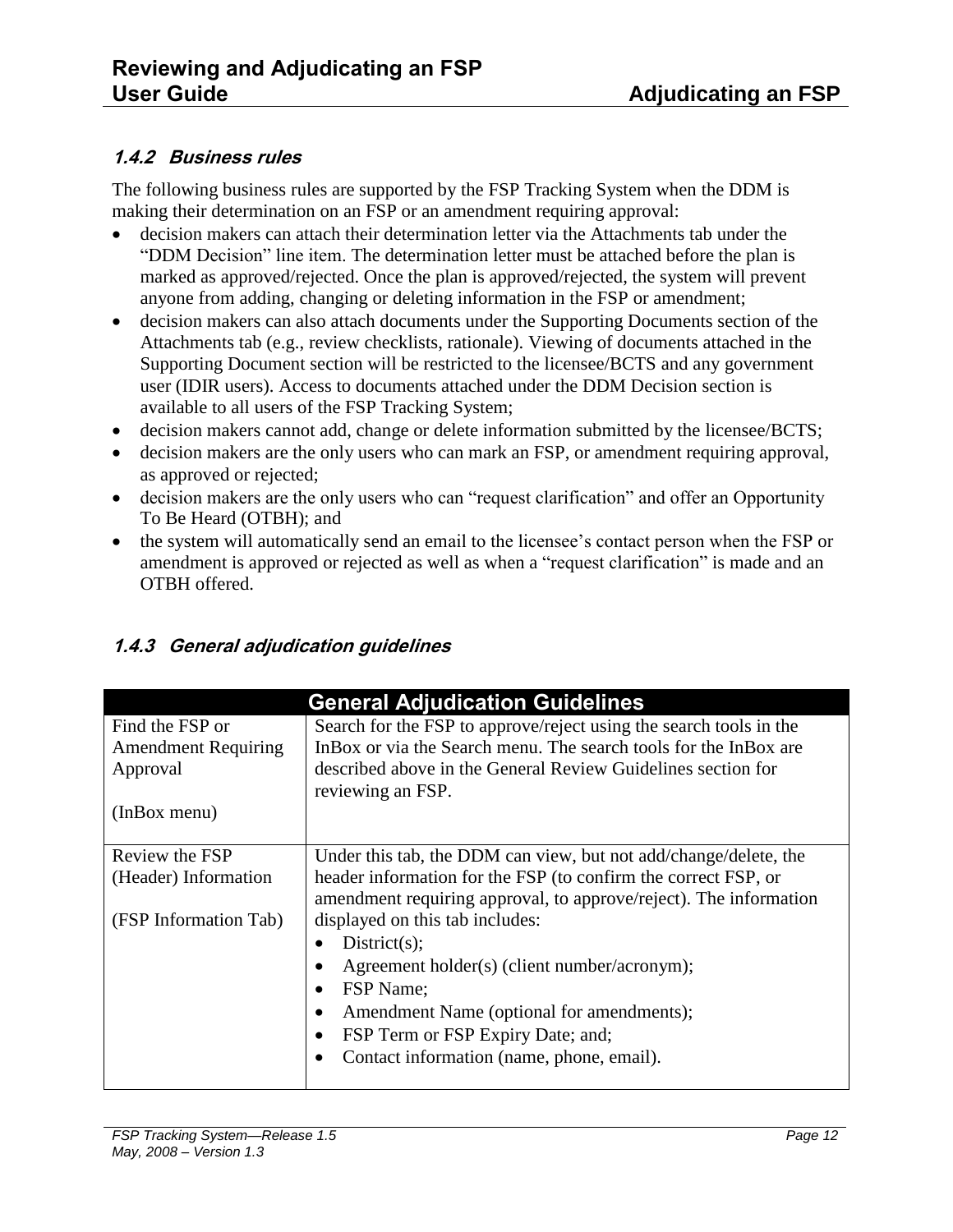|                                                       | <b>General Adjudication Guidelines</b>                                                                                                                                                                                                                                                                                                                                                                                                                                                                                                                                                                                                                                                                                                                                                                                                                                                                                                                                                                                                                                                                                                                                                                                   |
|-------------------------------------------------------|--------------------------------------------------------------------------------------------------------------------------------------------------------------------------------------------------------------------------------------------------------------------------------------------------------------------------------------------------------------------------------------------------------------------------------------------------------------------------------------------------------------------------------------------------------------------------------------------------------------------------------------------------------------------------------------------------------------------------------------------------------------------------------------------------------------------------------------------------------------------------------------------------------------------------------------------------------------------------------------------------------------------------------------------------------------------------------------------------------------------------------------------------------------------------------------------------------------------------|
| Approve an FSP or                                     | Before marking an FSP as approved in the FSP Tracking System, the                                                                                                                                                                                                                                                                                                                                                                                                                                                                                                                                                                                                                                                                                                                                                                                                                                                                                                                                                                                                                                                                                                                                                        |
| <b>Amendment Requiring</b>                            | DDM should ensure that:                                                                                                                                                                                                                                                                                                                                                                                                                                                                                                                                                                                                                                                                                                                                                                                                                                                                                                                                                                                                                                                                                                                                                                                                  |
| Approval<br>(Attachments Tab;<br><b>Workflow Tab)</b> | the FSP legal document that is stored in the system is the same as<br>$\bullet$<br>the FSP being approved (e.g., not an earlier version if a paper<br>based FSP is submitted). This will be the FSP that others will look<br>at when conducting post-FSP approval activities (e.g., C&E)<br>planning their inspections). An incorrect version in the system<br>could cause issues with users expecting to view the approved<br>FSP;<br>stocking standards are completely entered into the application and<br>٠<br>the same as the stocking standards being approved (e.g., if<br>stocking standards submitted in the FSP legal document and on<br>the Stocking Standards tab). These stocking standards will be<br>made available in the RESULTS application for assignment to<br>FSP openings;<br>FDU boundaries stored in the LRDW are the same as the<br>$\bullet$<br>boundaries in the FSP being approved. Incorrect FDU boundaries<br>in the LRDW could be an issue with users expecting to view the<br>correct boundaries;<br>FRPA section 196 areas correspond to blocks and roads under an<br>approved Forest Development Plan; and<br>declared areas are within the boundaries of an FDU in an<br>approved FSP. |
|                                                       | Before approving the FSP, or amendment requiring approval, in the<br>application, the decision letter must be attached to the FSP in the FSP<br>Tracking System. This can be done by attaching the decision letter on<br>the Attachments tab under the "DDM Decision" line item. The letter<br>that is attached should be an exact copy of the approval letter<br>containing the signature of the DDM and any rationale. Multiple<br>documents can be attached—for example, the approval letter is<br>separate from the rationale document.<br>Once the decision letter is attached, the FSP can be marked as<br>approved in the "DDM Only" section of the Workflow tab. The DDM<br>can specify the submission, effective and/or decision dates when<br>approving the FSP, or amendment requiring approval. The DDM can<br>also attach a comment before saving. The FSP, or amendment<br>requiring approval, will then have a status of approved. The system<br>will automatically send the licensee/BCTS contact an email with the<br>change in status.                                                                                                                                                                 |
|                                                       | At this point, no further changes can be made to the FSP by either the<br>licensee/BCTS or DDM. An amendment is now required to make any                                                                                                                                                                                                                                                                                                                                                                                                                                                                                                                                                                                                                                                                                                                                                                                                                                                                                                                                                                                                                                                                                 |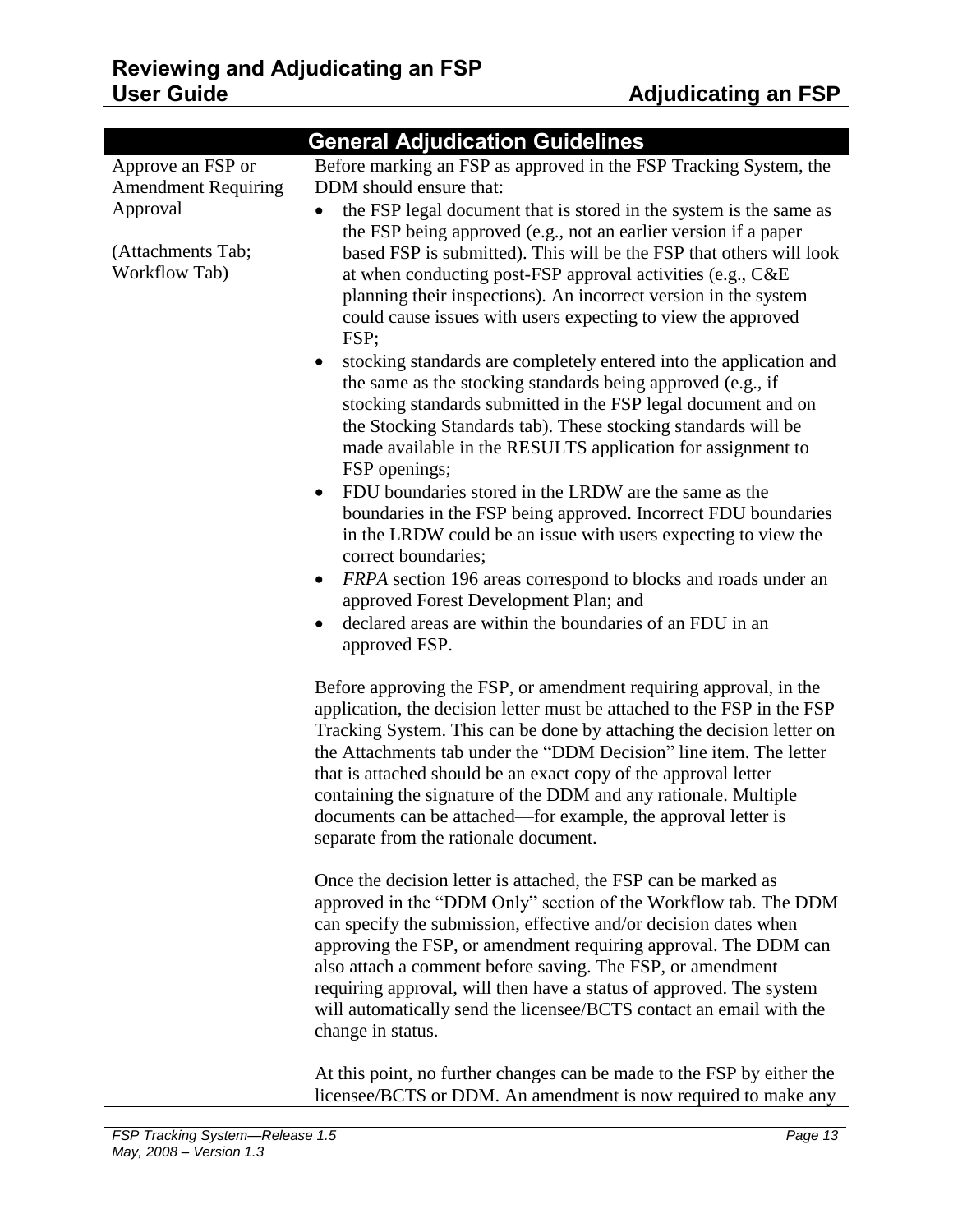|                                                                                                     | <b>General Adjudication Guidelines</b>                                                                                                                                                                                                                                                                                                                                                                                                                                                                                                                                                                                                                                                                                                                                                                                                                                                                                                                                                                                                                                                                                                                                                                                                                                                                                                                                                                                                                                                                                                       |
|-----------------------------------------------------------------------------------------------------|----------------------------------------------------------------------------------------------------------------------------------------------------------------------------------------------------------------------------------------------------------------------------------------------------------------------------------------------------------------------------------------------------------------------------------------------------------------------------------------------------------------------------------------------------------------------------------------------------------------------------------------------------------------------------------------------------------------------------------------------------------------------------------------------------------------------------------------------------------------------------------------------------------------------------------------------------------------------------------------------------------------------------------------------------------------------------------------------------------------------------------------------------------------------------------------------------------------------------------------------------------------------------------------------------------------------------------------------------------------------------------------------------------------------------------------------------------------------------------------------------------------------------------------------|
|                                                                                                     | changes.                                                                                                                                                                                                                                                                                                                                                                                                                                                                                                                                                                                                                                                                                                                                                                                                                                                                                                                                                                                                                                                                                                                                                                                                                                                                                                                                                                                                                                                                                                                                     |
|                                                                                                     | NOTE: comments entered on the Workflow tab can be viewed by<br>any government user (i.e., IDIR account).                                                                                                                                                                                                                                                                                                                                                                                                                                                                                                                                                                                                                                                                                                                                                                                                                                                                                                                                                                                                                                                                                                                                                                                                                                                                                                                                                                                                                                     |
| Rejecting an FSP or<br><b>Amendment Requiring</b><br>Approval<br>(Attachments Tab;<br>Workflow Tab) | See NOTE below before rejecting an FSP. The process for rejecting<br>an FSP is the same as approving an FSP described above:<br>ensure the document being rejected is the version in the system,<br>$\bullet$<br>not an earlier draft;<br>attach the decision letter, with rationale, under the "DDM<br>٠<br>Decision" on the Attachments tab. The file attached should<br>contain the DDM's signature and any rationale. Multiple<br>documents can be attached—for example, the rejection letter is<br>separate from the rationale document;<br>mark the FSP as rejected, with comments, on the Workflow tab in<br>٠<br>the "DDM only" section. The FSP, or amendment requiring<br>approval, will then have a status of rejected and an email will<br>automatically be sent to the FSP contact.<br>At this point, no further changes can be made to the FSP by either the<br>licensee/BCTS or DDM.<br>NOTE:DDMs should avoid using the 'reject' function if the intent is<br>to have the licensee/BCTS make changes to the plan before it is<br>approved. In this situation, the `Request Clarification` is a better<br>option than rejecting an FSP and having the licensee/BCTS submit a<br>new FSP. The `Request Clarification` function sets the plan status<br>back to draft and enables the licensee/BCTS to make changes to the<br>plan, or amendment, and re-submit. FSPs rejected by the DDM<br>cannot be deleted from the FSP Tracking System. FSPs can only be<br>deleted, by the "FSP Submitter" if they are in "draft" status. |
| <b>Request Clarification</b><br>(Workflow Tab)                                                      | The function of "requesting clarification" sends the FSP, or<br>amendment, back to the licensee/BCTS to enable them to make<br>changes/clarifications and then re-submit for review and approval.<br>When a licensee/BCTS originally submits their FSP, or amendment,<br>they cannot make any further changes as the plan is deemed to be in<br>the Ministry's possession for review and approval purposes.<br>However, if the licensee/BCTS volunteers to make some changes to<br>their plan after they have submitted it, they can contact the DDM and                                                                                                                                                                                                                                                                                                                                                                                                                                                                                                                                                                                                                                                                                                                                                                                                                                                                                                                                                                                     |
|                                                                                                     | ask to have the plan sent back to them for changes via the "request"<br>clarification" function. This also could happen after an Opportunity to<br>Be Heard is held and the licensee/BCTS would like to make changes<br>to the FSP, or amendment, and resubmit.                                                                                                                                                                                                                                                                                                                                                                                                                                                                                                                                                                                                                                                                                                                                                                                                                                                                                                                                                                                                                                                                                                                                                                                                                                                                              |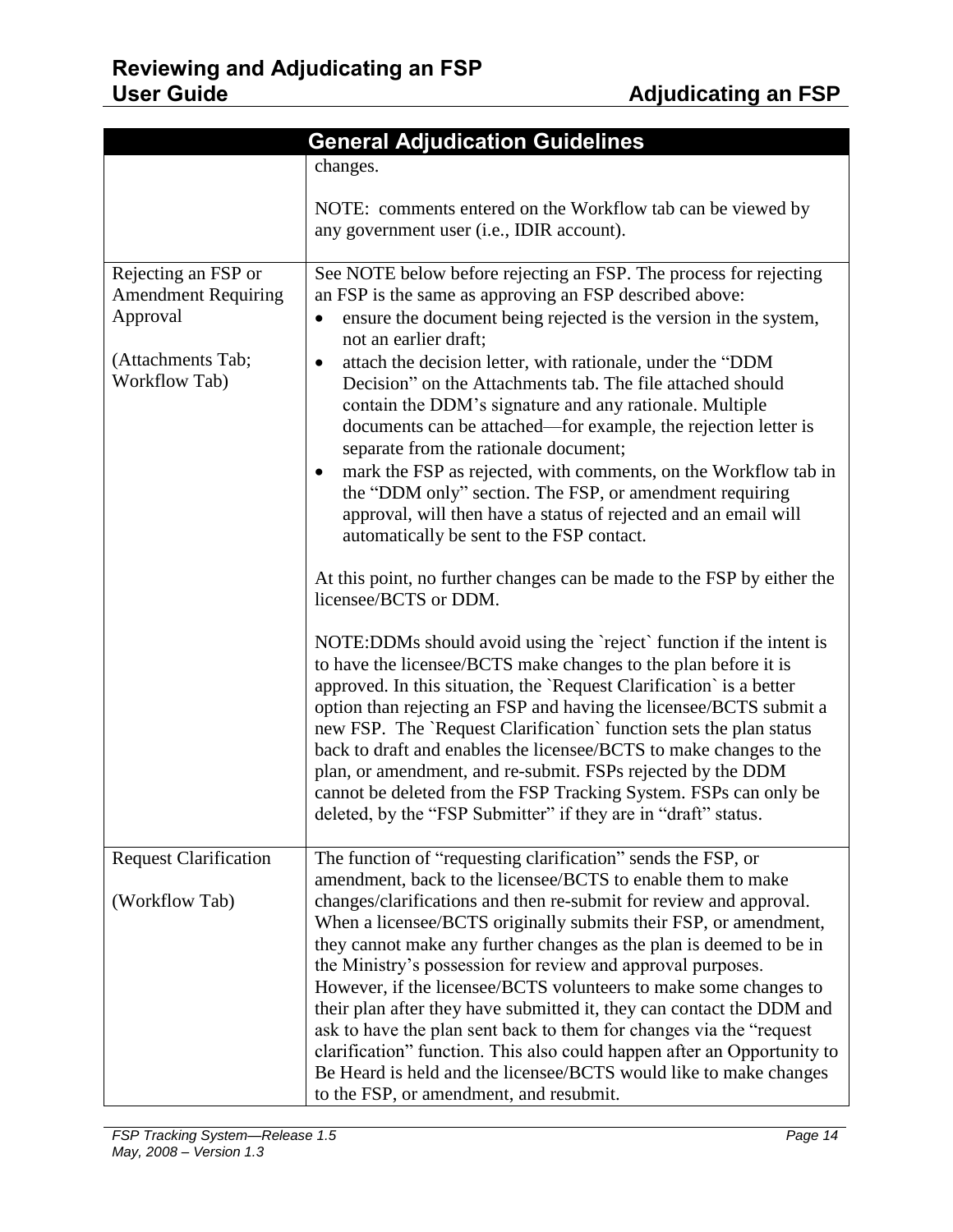| <b>General Adjudication Guidelines</b>                       |                                                                                                                                                                                                                                                                                                                                                                                                                                                                                                                                                                                                                                                                                                                               |  |
|--------------------------------------------------------------|-------------------------------------------------------------------------------------------------------------------------------------------------------------------------------------------------------------------------------------------------------------------------------------------------------------------------------------------------------------------------------------------------------------------------------------------------------------------------------------------------------------------------------------------------------------------------------------------------------------------------------------------------------------------------------------------------------------------------------|--|
|                                                              | The "request clarification" function is intended to give decision<br>makers an option, other than rejecting an FSP, to clarify an issue in a<br>submitted FSP. This function is a powerful tool that should be used<br>wisely. The FSP Tracking System was not designed as a tool to<br>support an iterative development approach to the FSP (e.g., sending<br>draft versions back and forth between licensees/BCTS and<br>government). The FSP should be in its final form when it is submitted<br>for review and approval—and the use of the request clarification<br>function should be the exception rather than the norm.                                                                                                |  |
|                                                              | To "request clarification", the decision maker should mark the<br>corresponding check box in the "DDM Only" section of the<br>Workflow tab. Comments can be added and saved as well. The<br>system will automatically send an email to the FSP contact notifying<br>them of the change in status. A phone call to the FSP contact may<br>also be warranted to inform them that the plan has been "sent back" to<br>them for their changes and re-submission.                                                                                                                                                                                                                                                                  |  |
|                                                              | Once the DDM has requested clarification, the MFLNRO cannot add<br>or change comments in the plan. The plan is now is draft status and<br>should not be reviewed any further until the licensee/BCTS re-<br>submits. MFLNRO reviewers and decision makers will need to<br>review the entire plan when the licensee/BCTS re-submits to identify<br>the areas that have changed.                                                                                                                                                                                                                                                                                                                                                |  |
| Grant an Opportunity to<br>Be Heard (OTBH)<br>(Workflow Tab) | The DDM can offer the licensee/BCTS an Opportunity To Be Heard<br>(OTBH) before approving or rejecting the FSP, or amendment. This<br>can be recorded in the OTBH Details section of the Workflow Tab.<br>When an OTBH is offered, the status changes to "Opportunity to Be<br>Heard Sent" and no changes are permitted to the plan, or amendment,<br>by either the licensee/BCTS or the MFLNRO. Once the OTBH has<br>been held (OTBH Heard), this information can be entered in the<br>OTBH Details section of the Workflow tab. At this point, the status of<br>the plan, or amendment, returns to "submitted" and the MFLNRO<br>personnel can continue their review/approval activities within the FSP<br>Tracking System. |  |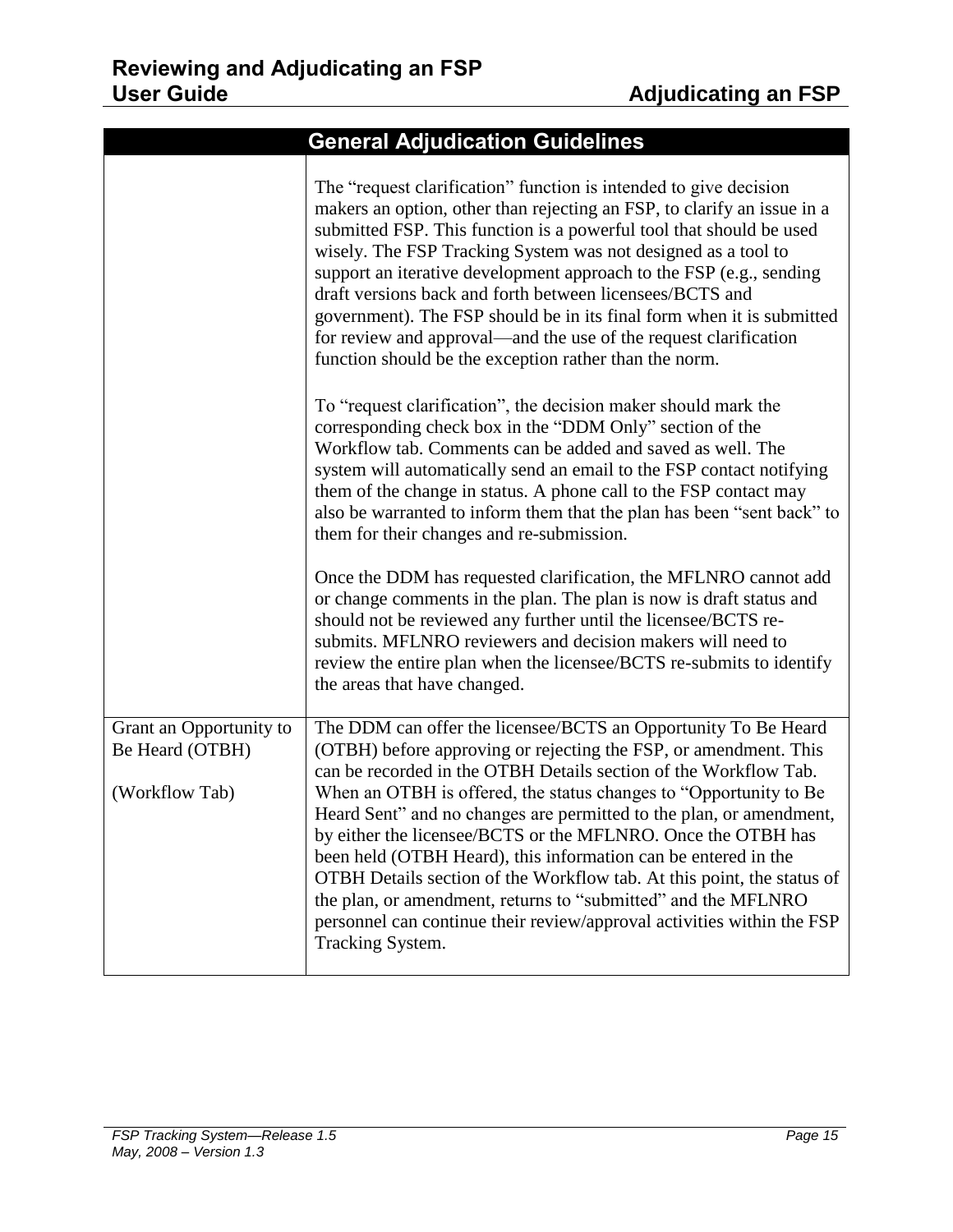#### <span id="page-15-0"></span>**1.5 Reviewing and adjudicating stocking standards**

Stocking standards must be:

- 1. submitted with the FSP legal document for review and approval by the DDM; and
- 2. entered or submitted in a format that can be used in the RESULTS application (e.g., assign to openings).

#### <span id="page-15-1"></span>**1.5.1 Stocking standards must be approved by the DDM**

These stocking standards can be located within the FSP Tracking System:

- 1. within the legal FSP document found on the Attachment tab; or
- 2. as a separate Stocking Standards report (and referenced in the FSP) and found on the Attachment tab; AND
- 3. submitted or entered into the Stocking Standards tab.

These stocking standards are the version that is adjudicated by the DDM. These stocking standards should be reviewed and adjudicated as part of your district's FSP review process (e.g., review by silviculture personnel).

Stocking standards must be provided on the Stocking Standards tab in order that they are available to the RESULTS application (see section below). As a result, stocking standards may be found in more than one location (e.g., within the FSP legal document and on the Stocking Standards tab). A quality assurance check may be necessary to ensure all versions of the stocking standards are the same. The reviewer should check with the licensee/BCTS if any questions or issues with the stocking standards in more than one location.

#### <span id="page-15-2"></span>**1.5.2 Stocking standards for use in the RESULTS application**

Individual FSP stocking standards must be submitted or entered into the Stocking Standards tab of the FSP Tracking System. Stocking standards on this tab will be stored in the central database and made available for use in the RESULTS application. Stocking standards not submitted or entered into this tab will not be available to RESULTS.

If stocking standards are submitted as part of the legal FSP document or as a separate Stocking Standards report on the attachments tab, they will need to be submitted or entered to the Stocking Standards tab. The MFLNRO review team will need to conduct a quality assurance review between the stocking standards on the Stocking Standards tab and the stocking standards in the legal FSP document or Stocking Standards report. Both versions of the stocking standards need to be identical (e.g., no data entry errors). Discrepancies between the versions of stocking standards should be addressed with the organization/person who submitted/entered the stocking standards into the Stocking Standards tab.

Stocking standards do not have to be submitted with the initial FSP. The licensee/BCTS can submit this information at a later date. However, the stocking standards must be provided before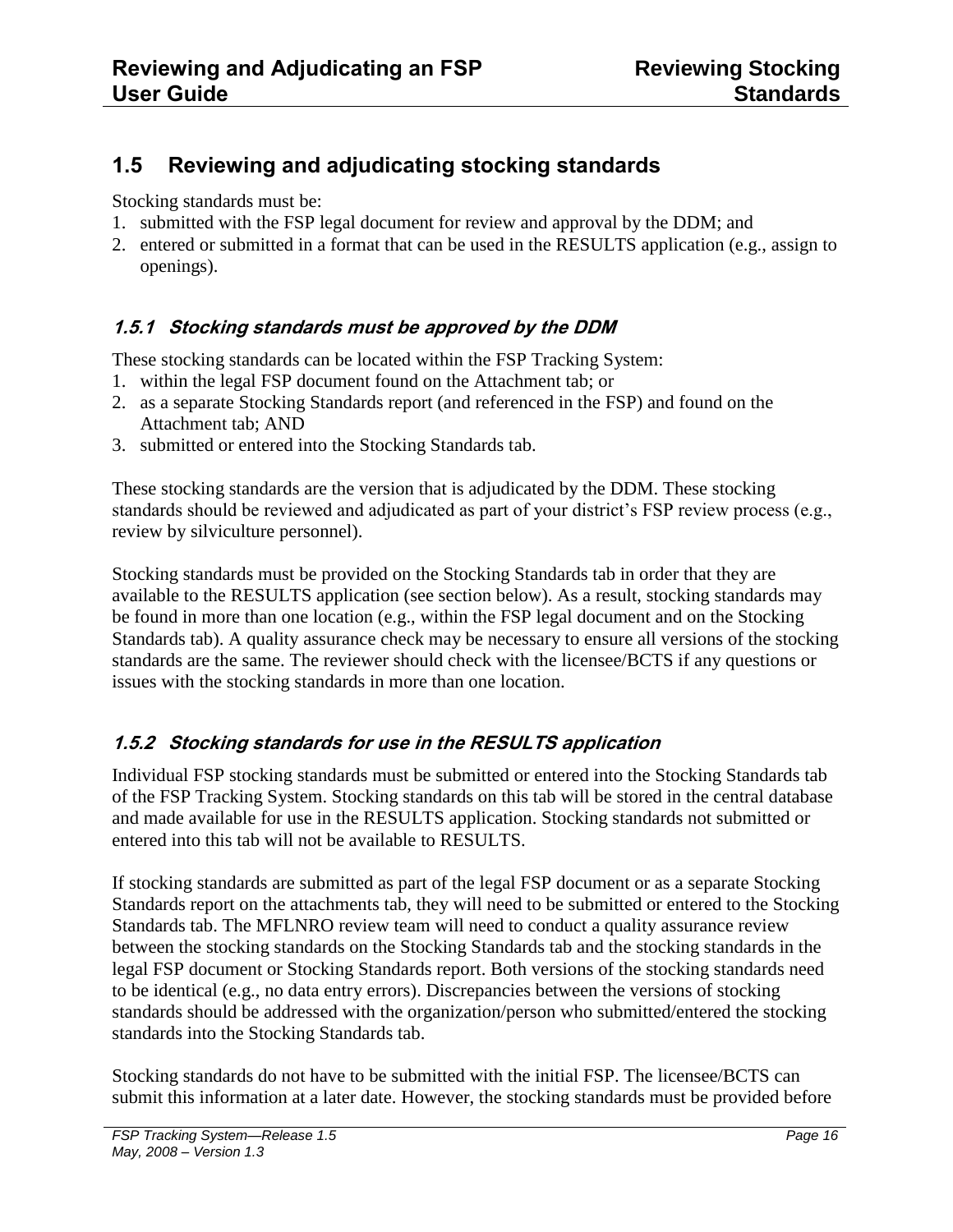the FSP can be marked as approved in the FSP Tracking System. If unclear, the reviewer should contact the licensee/BCTS person listed in the "contact" section of the FSP Information tab to clarify the submission of stocking standards.

Each stocking standard entered or submitted into the FSP Tracking System will have a status and effective date assigned by the application. The status of the stocking standard will match the status of the corresponding FSP or amendment. For example, once the FSP is approved, all stocking standards in the FSP will also be set to "approved" status. The DDM does not need to go into RESULTS and separately "approve" each stocking standard proposed in the FSP. If the DDM "requests clarification", and the FSP is set back to "draft" status, all stocking standards in the FSP will also be set back to "draft" status. This does not apply to default stocking standards as these standards are automatically approved and do not expire.

The system will also assign an effective date for the approved stocking standard based on the effective date of the amendment. The DDM sets the effective date of the FSP as either the date the FSP is approved or a different date if requested by the licensee/BCTS.

The creation, submission and approval of FSP stocking standards in RESULTS ceased with the implementation of the FSP Tracking System in February, 2007. Stocking standards for Forest Development Plans will continue to be submitted to RESULTS through the current "Standards" Proposal" tool—as well as Woodlot Plan (WLP) stocking standards under the *FRPA*. FDP standards in RESULTS cannot be assigned to FSP openings but can be used as templates for FSP openings created prior to the implementation of the FSP Tracking System.

If, during the transition to the FSP Tracking System, you approved stocking standards in the RESULTS application, you may need to request a data fix to ensure they are available in both the FSP Tracking System and the RESULTS application. Several scenarios, along with workarounds, for stocking standards that may need a data fix are described in the document labelled "Stocking Standards Scenarios". This document can be found on the FSP Tracking System website at: [http://www.for.gov.bc.ca/his/fsp/business.htm.](http://www.for.gov.bc.ca/his/fsp/business.htm) (Please note that the ―Stocking Standards Scenarios‖ document has been flagged for updating as of March 2011 check with the Forest Tenures Branch to see if a newer version is available.) The section below labelled "Data fix for stocking standards incorrectly entered into RESULTS" contains more information on one option for correcting stocking standards.

More information on entering and reviewing stocking standards is available on the RESULTS website at: [http://www.for.gov.bc.ca/his/results/business.htm#FSP\\_Procedures](http://www.for.gov.bc.ca/his/results/business.htm#FSP_Procedures) including a document entitled "Procedures for using FSP-approved standards in RESULTS".

#### <span id="page-16-0"></span>**1.5.3 Expiry dates for stocking standards**

During the review process, MFLNRO reviewers should check the expiry date of the stocking standards to confirm the standard has not expired. Licensees/BCTS can specify an expiry date for each stocking standard listed on the Stocking Standards tab. If no expiry date is specified the expiry date will match the expiry date of the FSP. This is the preferred option.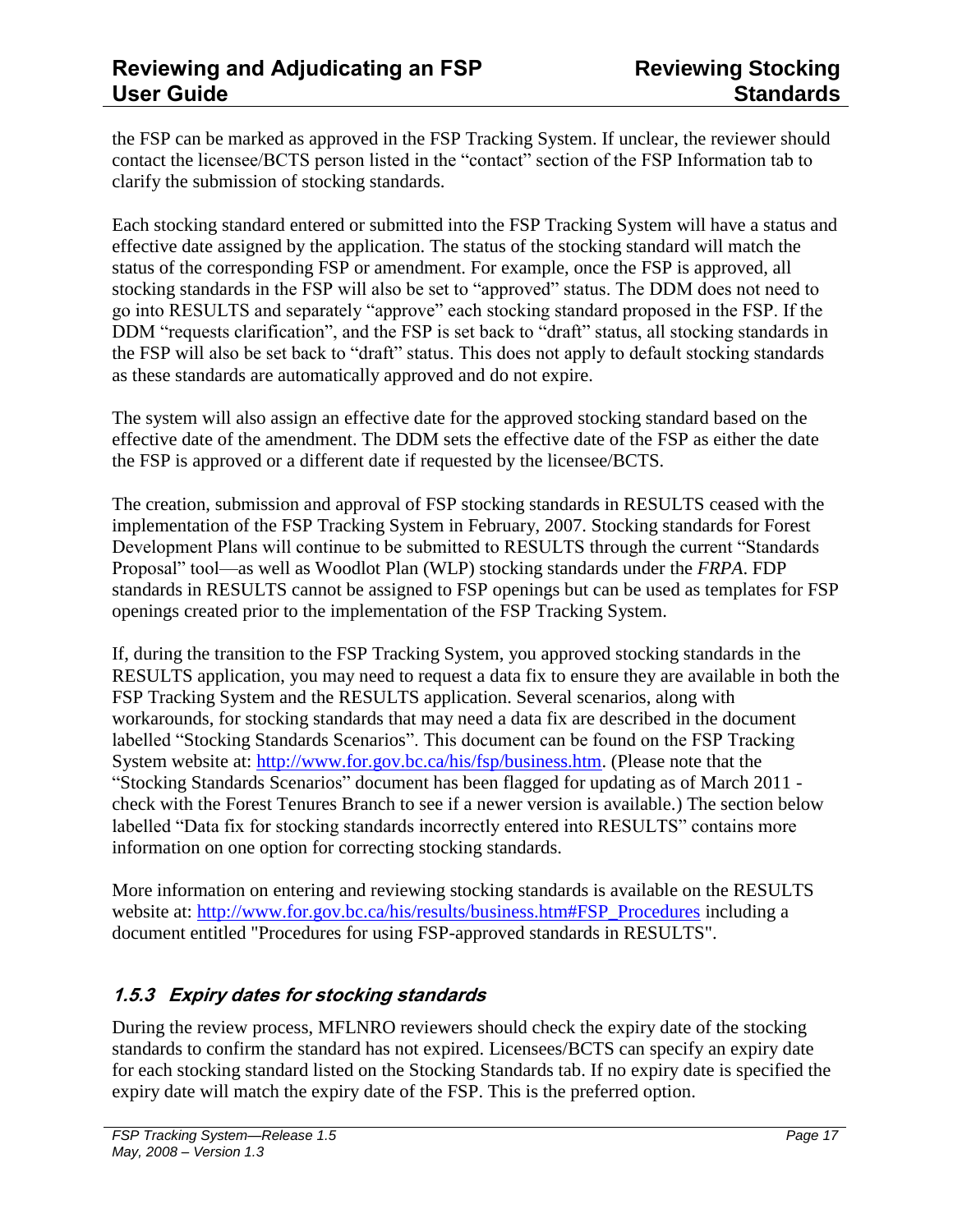Once the FSP, or amendment, is approved, the stocking standards will be automatically approved. At this point, the standards can no longer be changed or approved. They can only be changed by submitting a new stocking standard and expiring the old, approved standard. The DDM is the only user who can expire an approved stocking standard—at the request of the licensee/BCTS. To expire a stocking standard, the DDM needs to open the stocking standard on the Stocking Standards tab and add a date in the Expiry field.

#### <span id="page-17-0"></span>**1.5.4 Data fix for stocking standards incorrectly entered into RESULTS**

Licensees/BCTS who incorrectly entered their *FRPA* stocking standards into the RESULTS application instead of the FSP Tracking System can correct the situation through a data fix.

The process involves the following steps:

- 1. Request the FSP Administrator to unapprove the FSP or amendment. This will set the FSP or amendment status back to "submitted".
- 2. Ask the FSP Decision Maker to go into the workflow screen of the FSP Tracking System and "Request Clarification". This will set the FSP or amendment status back to "draft".
- 3. Ask the FSP Submitter to go in to the Stocking Standards tab and use the Search Standards screen to find the stocking standard incorrectly entered into RESULTS (i.e., use the SS ID in the search field). Copy the stocking standard into the FSP or amendment. The stocking standard will be copied across with a new SS ID and a status of "draft".
- 4. If this is an amendment to just correct the stocking standards entered into RESULTS, ask the FSP Submitter to go to the FSP Information screen, and click on the amendment hyperlink. Select "Yes" for the Stocking Standards changes button, and ensure that the Requires Approval button is set to "No" and press "Save".
- 5. Ask the FSP Submitter to return to the FSP Information screen and click on the Submit button to resubmit the FSP or amendment.
- 6. Ask the RESULTS decision maker to go into their RESULTS InBox and reject the originally submitted stocking standard. This should set the status to "draft" and the stocking standard can be deleted. Contact the licensee/BCTS to let them know the new SS ID for the "new" stocking standard that is now part of the FSP in the FSP Tracking System.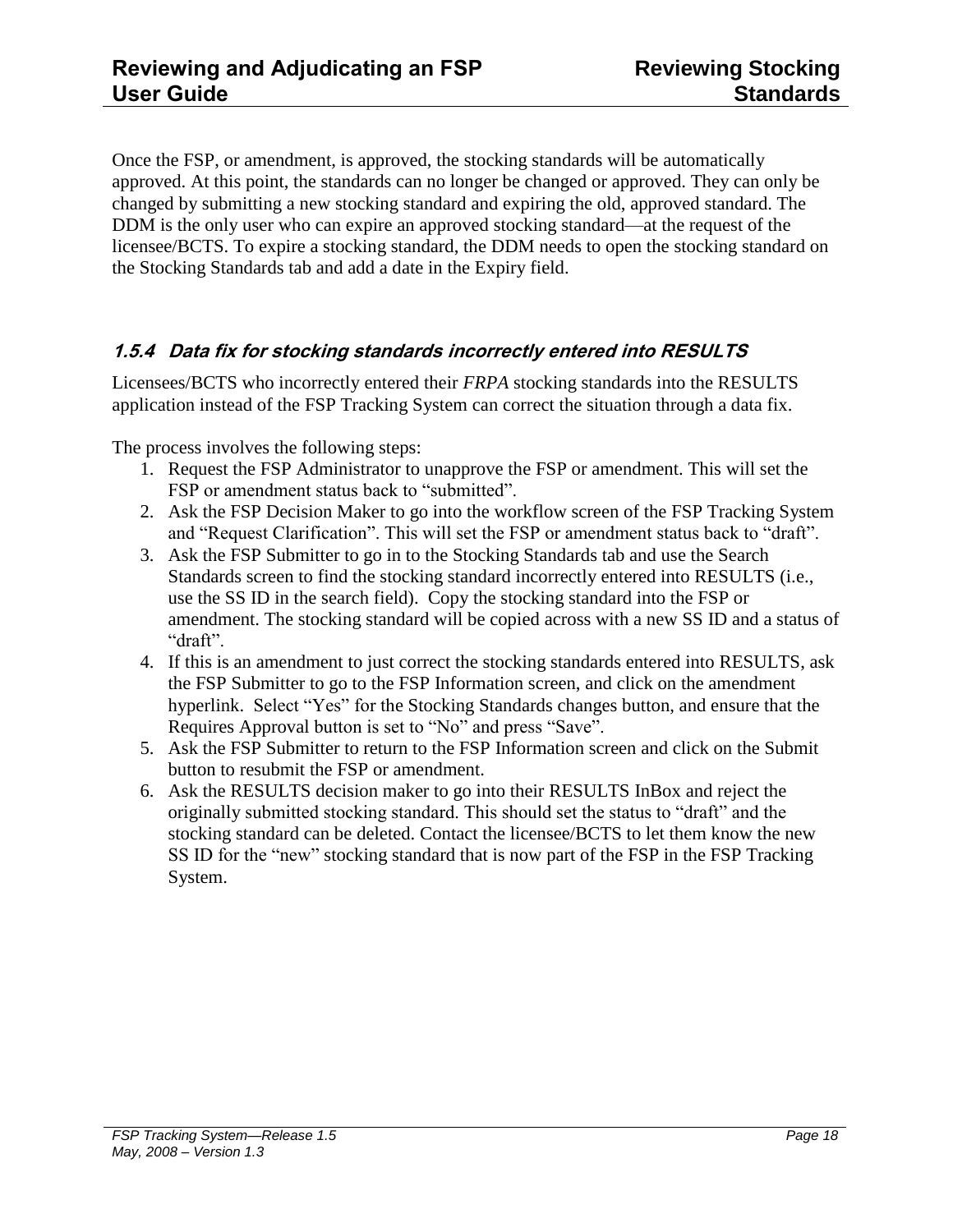#### <span id="page-18-0"></span>**1.6 Reviewing and adjudicating FDU boundaries**

Licensees/BCTS will identify the boundaries of their forest development units (FDUs) in two locations within the FSP Tracking System. Both versions of these FDU boundaries will need to be reviewed. The two locations are:

- 1. within the FSP legal document; and
- 2. in the LRDW.

Licensees/BCTS who submit their FSP, or amendment, as an XML/GML file through the Electronic Submission Framework will have their FDU boundaries automatically loaded into the LRDW. Some licensees who cannot generate an XML/GML may submit their FSP, or amendment, with the electronic spatial files for the FDU boundaries attached but not loaded into the LRDW. These spatial files will need to be downloaded, unzipped and loaded into the LRDW.

#### <span id="page-18-1"></span>**1.6.1 FDU boundaries in the FSP legal document**

Boundaries of the forest development units proposed in an FSP, or amendment, must be submitted as part of the FSP legal document. These FDU boundaries are the version that is reviewed and adjudicated by the DDM. These FDU boundaries should be reviewed and adjudicated as part of your district's FSP review process (e.g., review by silviculture personnel).

The FDU boundaries should be found as part of the FSP legal document on the Attachment tab in the FSP Tracking System.

Tips and techniques for reviewing FDU boundaries in the FSP legal document include the following:

• reviewers should confirm the Licence listed under each FDU belongs to the Licensee and are active/valid licences. BCTS is exempt from this requirement as no specific licences are involved.

#### <span id="page-18-2"></span>**1.6.2 FDU boundaries in the LRDW**

Electronic files of spatial information describing the FDU boundaries will also be submitted to the FSP Tracking System by the licensee/BCTS. The FSP Tracking System will automatically store this information in the LRDW. These boundaries need to be reviewed to ensure they are available in the LRDW and identical to the boundaries that are described in the FSP legal document.

These FDU boundaries will be found on the Map/FDU tab in the FSP Tracking System. They can be viewed by using the MapView link corresponding to each FDU listed. Reviewers can use the functionality of MapView to add other layers of information to aid the review process such as adding layers for ungulate winter range and wildlife habitat areas over top of the FDU boundaries.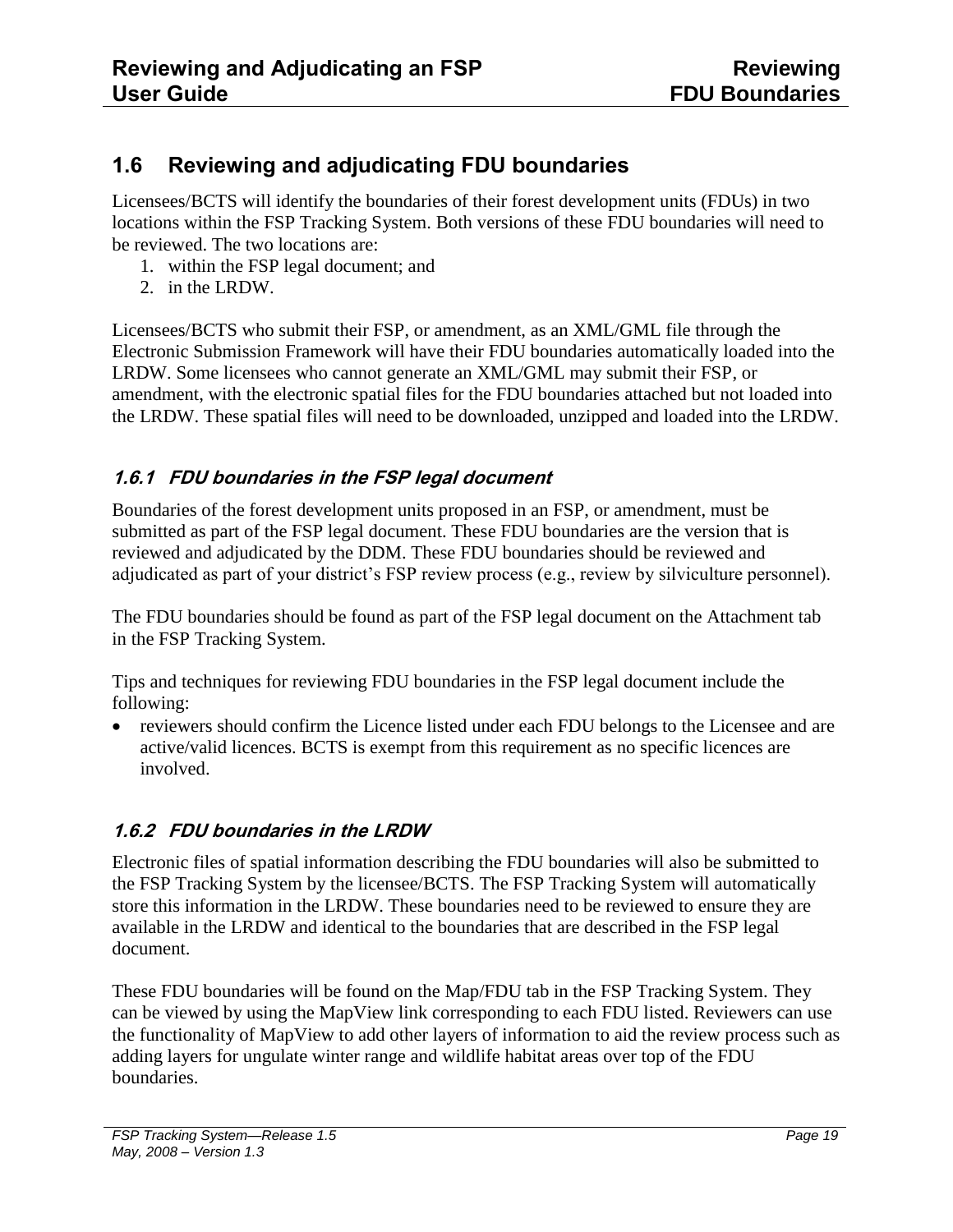Spatial files of the FDU boundaries do not have to be submitted with the initial FSP. The licensee/BCTS can submit this information at a later date. However, the FDU boundaries must be submitted to the FSP Tracking System and loaded into the LRDW before the FSP, or amendment, can be marked as approved in the FSP Tracking System. If unclear, the reviewer should contact the licensee/BCTS person listed in the "contact" section of the FSP Information tab to clarify the submission of FDU boundaries.

The "Submitting an FSP User Guide" contains mapping standards for forest development unit (FDU) boundaries. These are not legal requirements but suggested standards to ensure quality information is stored in the LRDW. Suggested validation parameters for forest development unit polygons include the following listed below. These parameters are based on the validation tools in the eziLink application (under Tools). Suggested validation includes all the Geometry Metrics Validation options except "polygon orientation". Polygons should be closed with a minimum angle of 1.0 and a minimum polygon area of 0.001. Check the minimum segment length is 0.001. Avoid the validation options under "Geometry Types Validation".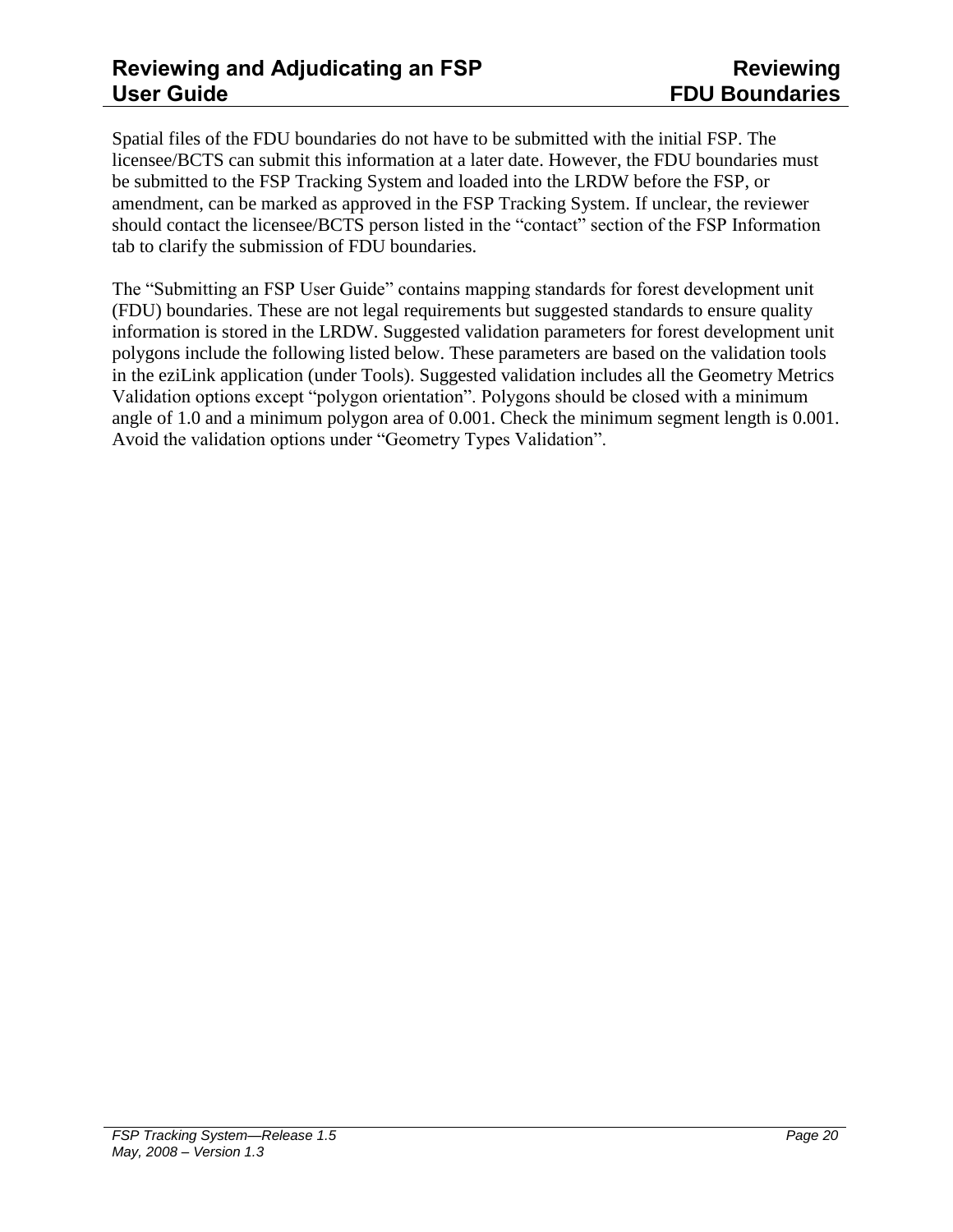#### <span id="page-20-0"></span>**1.7 Additional Information**

#### <span id="page-20-1"></span>**1.7.1 Reviewing amendments submitted without approval**

MFLNRO Reviewers and Decision Makers are encouraged to check the amendments that licensees/BCTS have submitted "without approval". Spot checks or audits of these amendments may be a good idea to check that licensees/BCTS are submitting amendments appropriately—as well as keeping the MFLNRO personnel up-to-date on amendments to approved FSPs.

The FSP Tracking System marks these amendments on the Search menu. These amendments submitted without approval can also be found by using the search criteria on the Search menu (e.g., set "Approval Required" to "No"). A list of amendments submitted without approval will be displayed. The MFLNRO Reviewer and/or Decision Maker can then review the amendments to assess if they have been submitted correctly or not.

The DDM can use the Workflow tab to change the status of any amendments wrongly submitted without approval to "Opportunity To Be Heard", "Request Clarification" (e.g., set status back to draft to enable licensees/BCTS to change the amendment and re-submit), or "Rejected". It is recommended the DDM provide an "Opportunity To Be Heard" before rejecting an amendment submitted incorrectly. To change the status to "Request Clarification", the DDM must first unapprove the amendment by removing the approved checkmark. The DDM will then be presented with options to approve, request clarification or reject the amendment.

#### <span id="page-20-2"></span>**1.7.2 Transitional FSPs**

MFLNRO Reviewers and Decision Makers should also monitor transitional FSPs to ensure they have been submitted correctly. More information on transitional FSPs can be found in FRPA bulletins number 2, 7 and 13 on the Provincial *FRPA* Implementation Team (PFIT) website at: [http://www.for.gov.bc.ca/hth/timten/FRPA\\_implementation/Bulletins.htm.](http://www.for.gov.bc.ca/hth/timten/FRPA_implementation/Bulletins.htm) If a transitional FSP has been submitted incorrectly, the DDM should provide an "Opportunity To Be Heard" before rejecting the transitional FSP. If the transitional FSP has been rejected, the DDM should also review any amendments submitted to the transitional FSP and reject accordingly.

#### <span id="page-20-3"></span>**1.7.3 Setting up a District notification list**

MFLNRO districts can setup an email notification list in the FSP Tracking System that will automatically generate an email and send to everyone on the notification list when an FSP or amendment is submitted. This includes amendments requiring approval and those submitted without approval. The email will include a brief description of the FSP (e.g., FSP ID) and amendment (e.g., information entered on the Amendment Information screen).

To setup the notification list, the DDM will use the Admin Tab menu and select their district from the drop down list. Add users to the notification list by entering their IDIR account into the field on the screen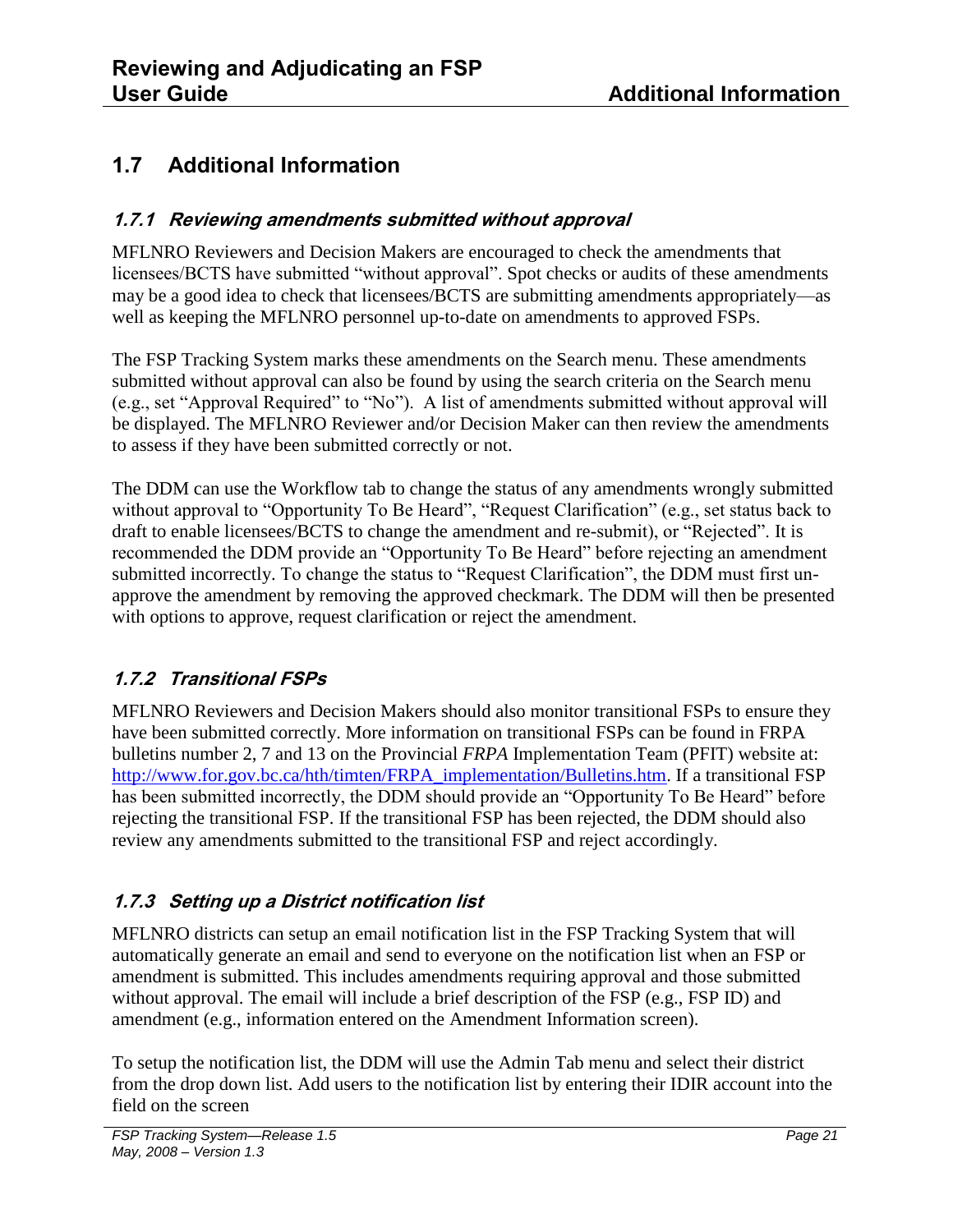Emails will be sent to everyone on the list via a batch process (e.g., nightly process) vs. as soon as the FSP, or amendment, is submitted. Therefore, there could be a slight time delay between when the FSP, or amendment, is submitted and when the email is sent.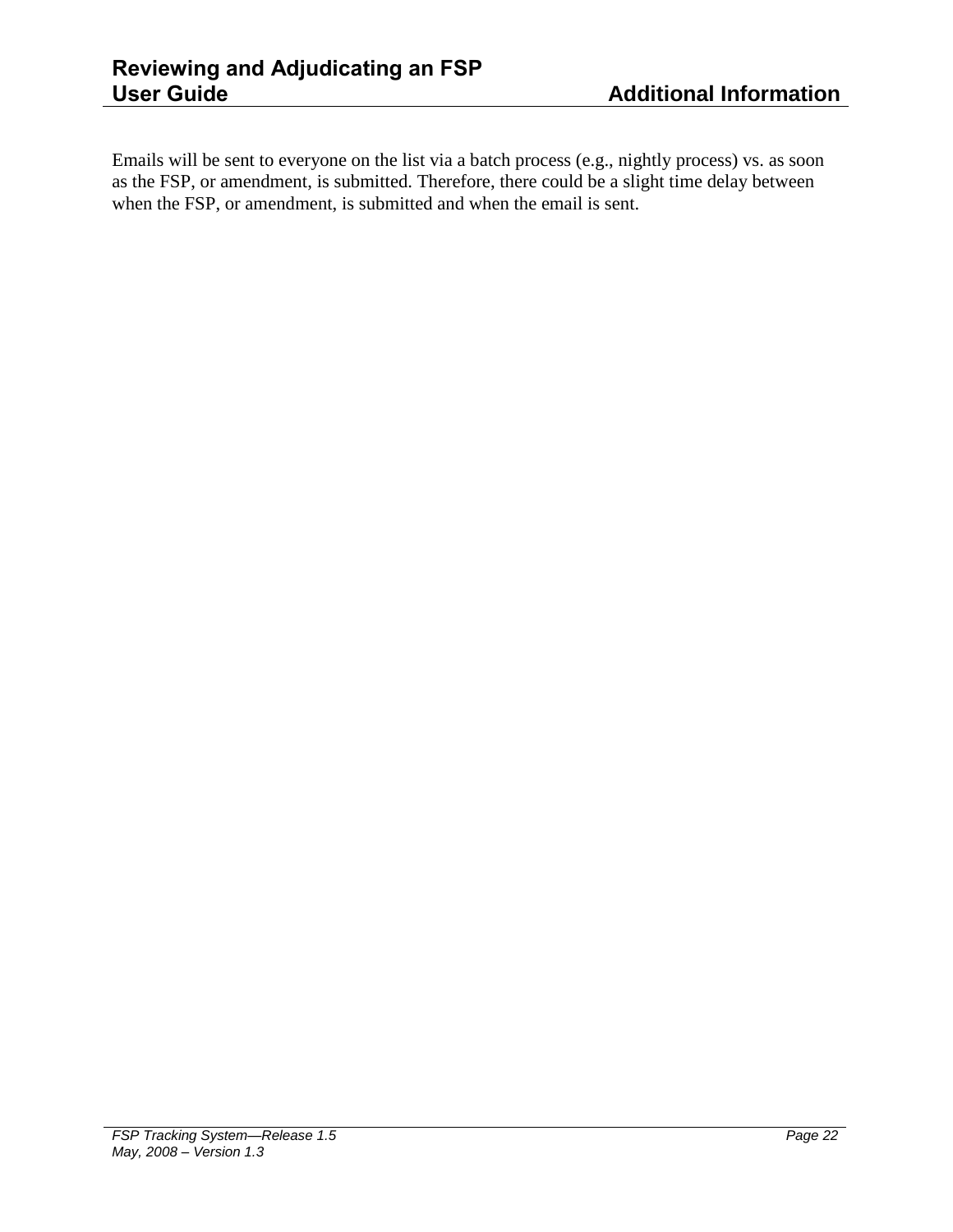#### <span id="page-22-0"></span>**Appendix A: Definitions and Acronyms**

In this User Guide:

- "AGFSP" means the Administrative Guide to FSPs maintained by the Forest Tenures Branch of the MFLNRO. The AGFSP (Volumes I and II) contains information and advice for preparing, reviewing, adjudicating and administering FSPs. The AGFSP can be obtained from the following website: [http://www.for.gov.bc.ca/hth/timten/agfsp/;](http://www.for.gov.bc.ca/hth/timten/agfsp/)
- ―BCeID‖ means the British Columbia Electronic Identification, an electronic login identification that allows private sector clients to access the BC government applications;
- "BCTS" means British Columbia Timber Sales. More information on BCTS can be obtained from their website at: [http://www.for.gov.bc.ca/bcts/;](http://www.for.gov.bc.ca/bcts/)
- ―C&E‖ means Compliance and Enforcement Branch of the MFLNRO;
- "DDM" means the Delegated Decision Maker who has been granted authority by the Minister of Forests, Lands and Natural Resource Operations to adjudicate FSPs;
- ―DM‖ means District Manager or someone designated by the District Manager;
- ―ESF‖ means the Electronic Submission Framework, a combination of technology, tools, and a website that allows clients of the Ministry of Forests, Lands and Natural Resource Operations to submit data electronically;
- "
e-Submission" means electronic submission;
- ―FDP‖ means Forest Development Plan under the *Forest Practices Code of British Columbia Act*;
- "FDU" means Forest Development Unit, an area identified in a forest stewardship plan
	- (a) where forest development may occur during the term of the plan, and
	- (b) within which, during the term of the plan, timber to be harvested or roads to be constructed are entirely located;
- ―FPPR‖ means Forest Planning and Practices Regulation' under the *FRPA*;
- ―*FRPA*‖ means *Forest and Range Practices Act*;
- ―FSP‖ means Forest Stewardship Plan under the *FRPA*;